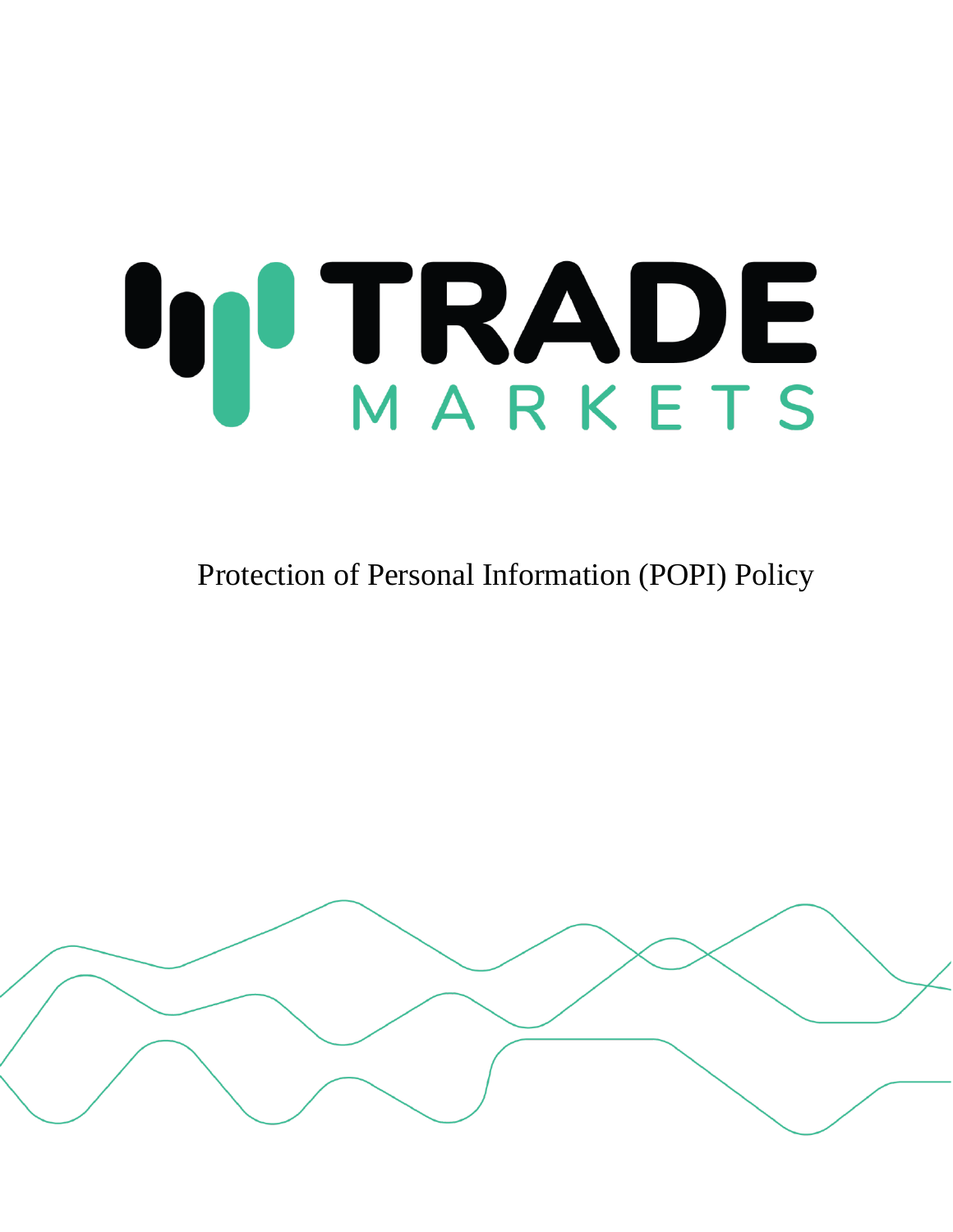## 1. **INTRODUCTION**

The right to privacy is an integral human right recognised and protected in the South African Constitution and in the Protection of Personal Information Act 4 of 2013 ("POPIA").

POPIA aims to promote the protection of privacy through providing guiding principles that are intended to be applied to the processing of personal information in a context-sensitive manner.

Through the provision of quality goods and services, the organisation is necessarily involved in the collection, use and disclosure of certain aspects of the personal information of clients, customers, employees and other stakeholders.

A person's right to privacy entails having control over his or her personal information and being able to conduct his or her affairs relatively free from unwanted intrusions.

Given the importance of privacy, the organisation is committed to effectively managing personal information in accordance with POPIA's provisions.

#### 2. **DEFINITIONS**

#### 2.1 Personal Information

Personal information is any information that can be used to reveal a person's identity. Personal information relates to an identifiable, living, natural person, and where applicable, an identifiable, existing juristic person (such as a company), including, but not limited to information concerning:

- race, gender, sex, pregnancy, marital status, national or ethnic origin, colour, sexual orientation, age, physical or mental health, disability, religion, conscience, belief, culture, language and birth of a person;
- information relating to the education or the medical, financial, criminal or employment history of the person;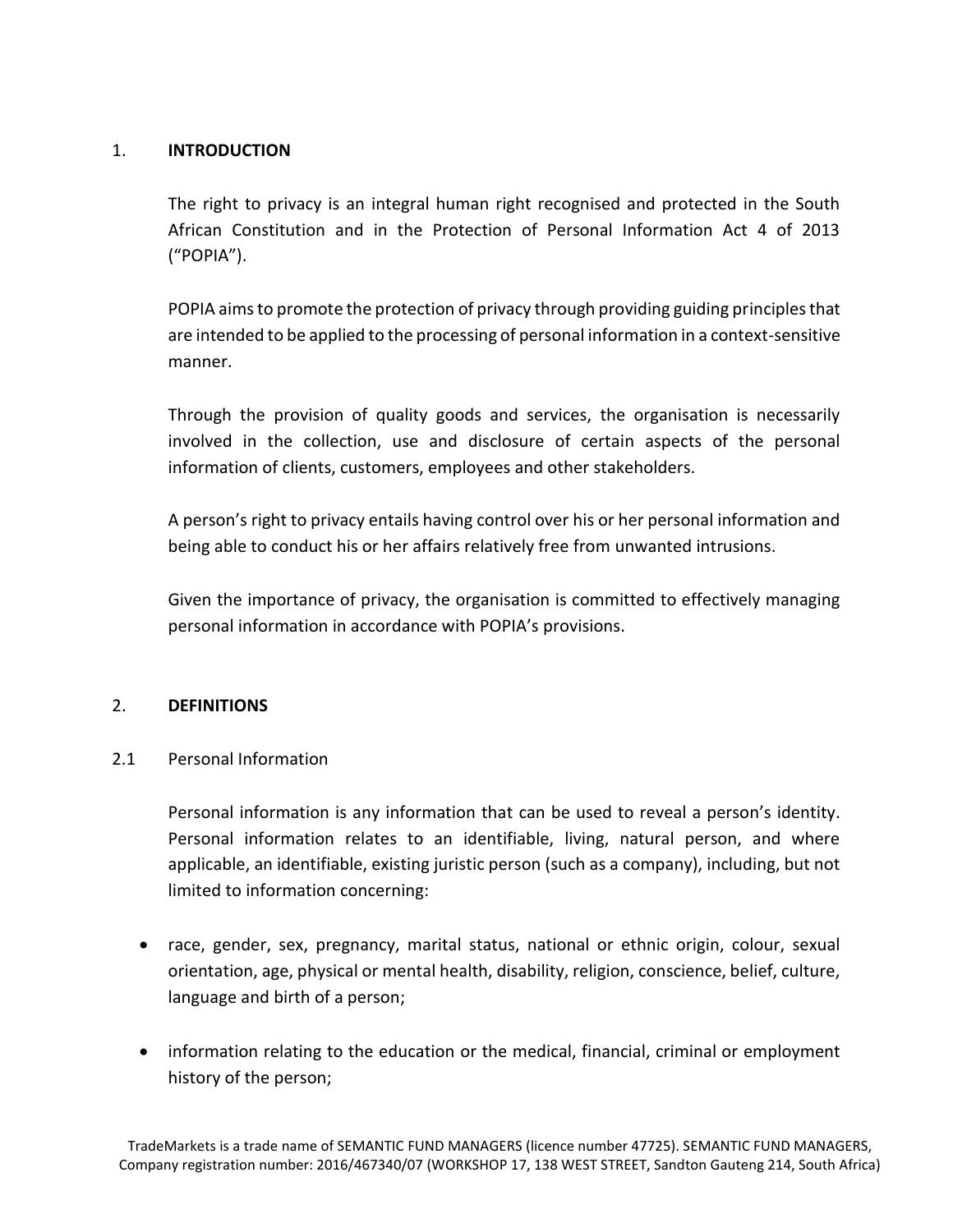- any identifying number, symbol, email address, physical address, telephone number, location information, online identifier or other particular assignment to the person;
- the biometric information of the person;
- the personal opinions, views or preferences of the person;
- correspondence sent by the person that is implicitly or explicitly of a private or confidential nature or further correspondence that would reveal the contents of the original correspondence;
- the views or opinions of another individual about the person;
- the name of the person if it appears with other personal information relating to the person or if the disclosure of the name itself would reveal information about the person.

#### 2.2 **Data Subject**

This refers to the natural or juristic person to whom personal information relates, such as an individual client, customer or a company that supplies the organisation with products or other goods.

#### 2.3 **Responsible Party**

The responsible party is the entity that needs the personal information for a particular reason and determines the purpose of and means for processing the personal information. In this case, the organisation is the responsible party.

#### 2.4 **Operator**

An operator means a person who processes personal information for a responsible party in terms of a contract or mandate, without coming under the direct authority of that party. For example, a third-party service provider that has contracted with the organisation to shred documents containing personal information. When dealing with an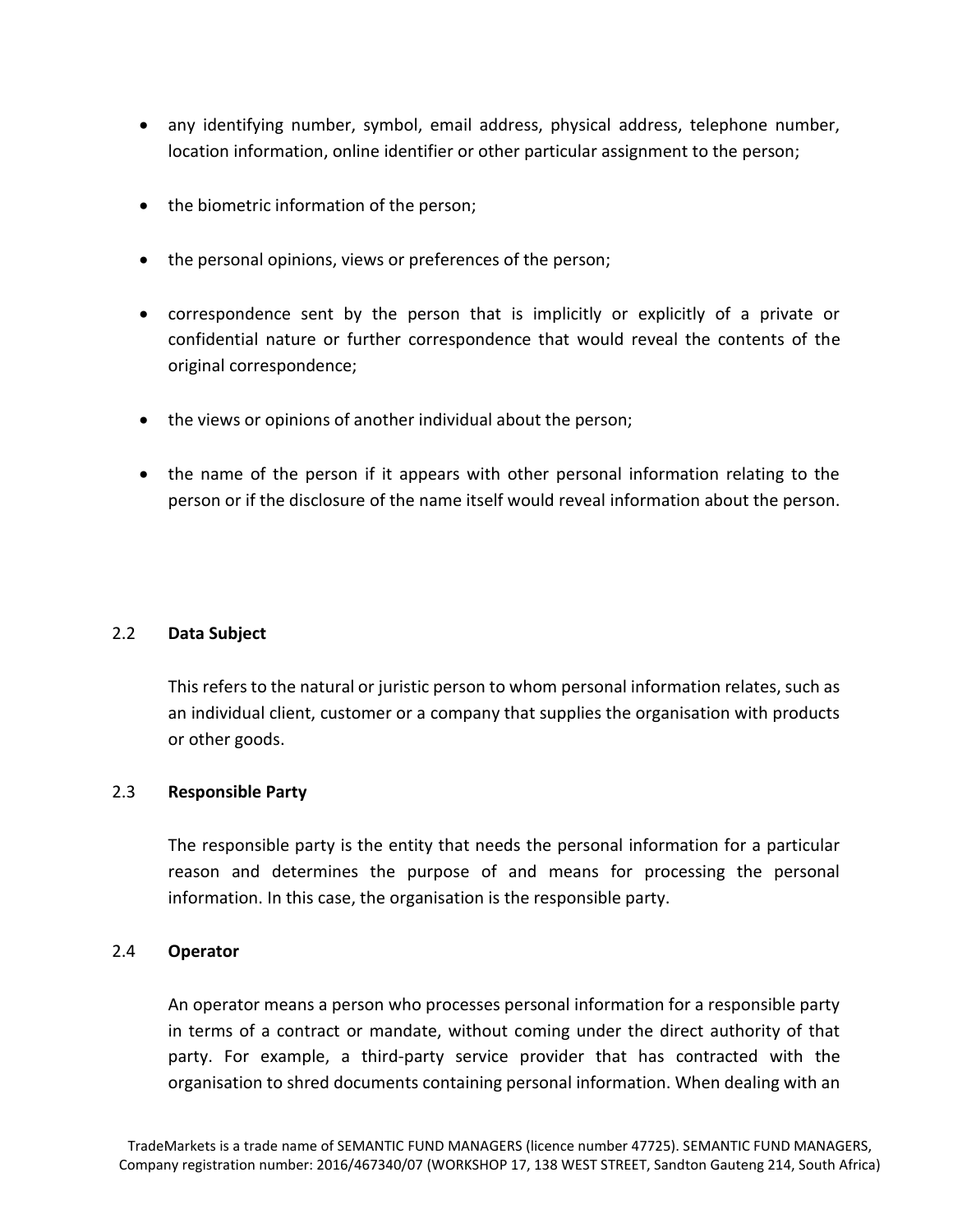operator, it is considered good practice for a responsible party to include an indemnity clause.

#### 2.5 **Information Officer**

The Information Officer is responsible for ensuring the organisation's compliance with POPIA.

Where no Information Officer is appointed, the head of the organisation will be responsible for performing the Information Officer's duties.

Once appointed, the Information Officer must be registered with the South African Information Regulator established under POPIA prior to performing his or her duties. Deputy Information Officers can also be appointed to assist the Information Officer.

#### 2.6 **Processing**

The act of processing information includes any activity or any set of operations, whether or not by automatic means, concerning personal information and includes:

- the collection, receipt, recording, organisation, collation, storage, updating or modification, retrieval, alteration, consultation or use;
- dissemination by means of transmission, distribution or making available in any other form; or
- merging, linking, as well as any restriction, degradation, erasure or destruction of information.

#### 2.7 **Record**

Means any recorded information, regardless of form or medium, including:

- Writing on any material;
- Information produced, recorded or stored by means of any tape-recorder, computer equipment, whether hardware or software or both, or other device, and any material subsequently derived from information so produced, recorded or stored;

TradeMarkets is a trade name of SEMANTIC FUND MANAGERS (licence number 47725). SEMANTIC FUND MANAGERS, Company registration number: 2016/467340/07 (WORKSHOP 17, 138 WEST STREET, Sandton Gauteng 214, South Africa)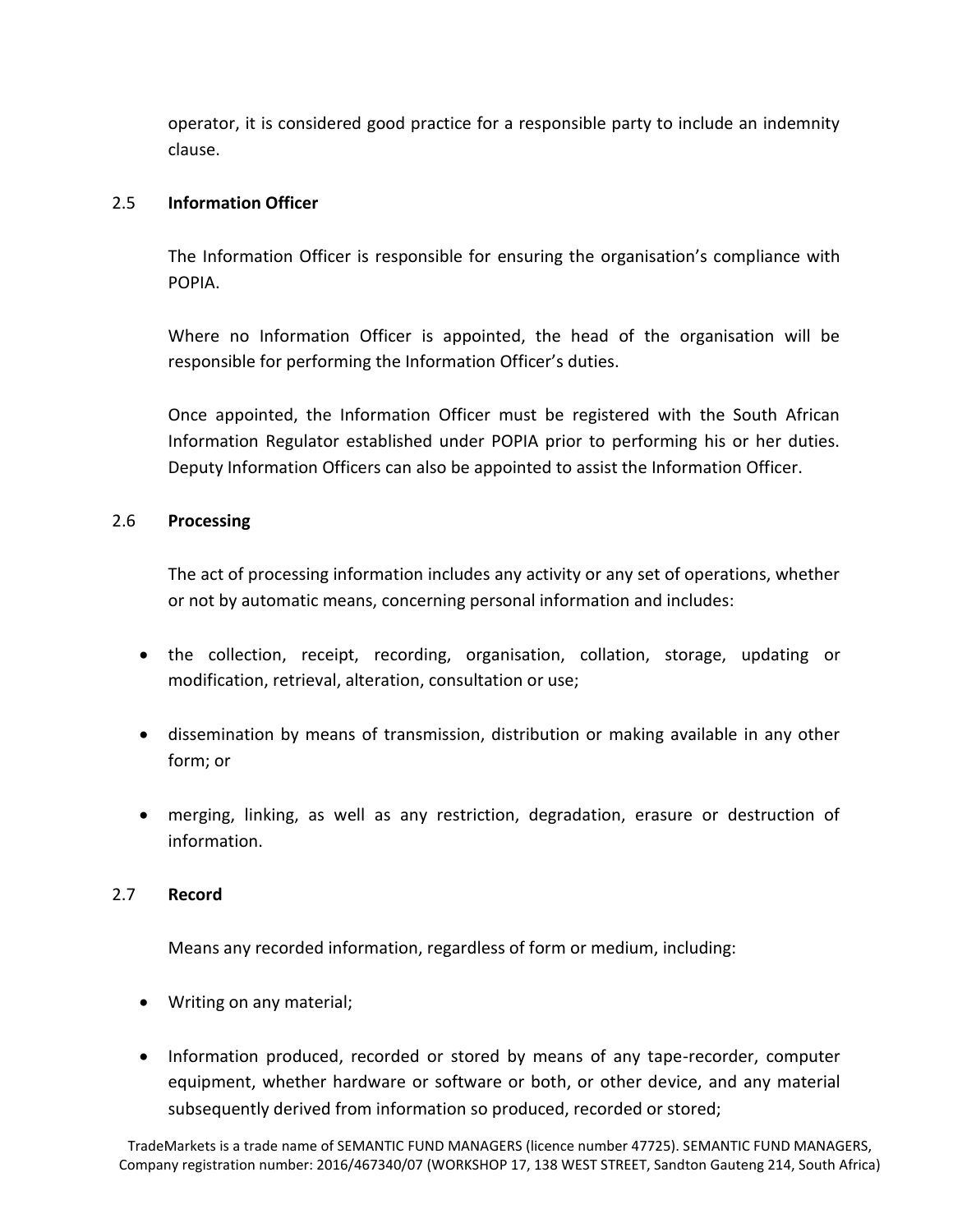- Label, marking or other writing that identifies or describes anything of which it forms part, or to which it is attached by any means;
- Book, map, plan, graph or drawing;
- Photograph, film, negative, tape or other device in which one or more visual images are embodied so as to be capable, with or without the aid of some other equipment, of being reproduced.

## 2.8 **Filing System**

Means any structured set of personal information, whether centralised, decentralised or dispersed on a functional or geographical basis, which is accessible according to specific criteria.

## 2.9 **Unique Identifier**

Means any identifier that is assigned to a data subject and is used by a responsible party for the purposes of the operations of that responsible party and that uniquely identifies that data subject in relation to that responsible party.

#### 2.10 **De-Identify**

This means to delete any information that identifies a data subject or which can be used by a reasonably foreseeable method to identify, or when linked to other information, that identifies the data subject.

#### 2.11 **Re-Identify**

In relation to personal information of a data subject, means to resurrect any information that has been de-identified that identifies the data subject, or can be used or manipulated by a reasonably foreseeable method to identify the data subject.

#### 2.12 **Consent**

Means any voluntary, specific and informed expression of will in terms of which permission is given for the processing of personal information.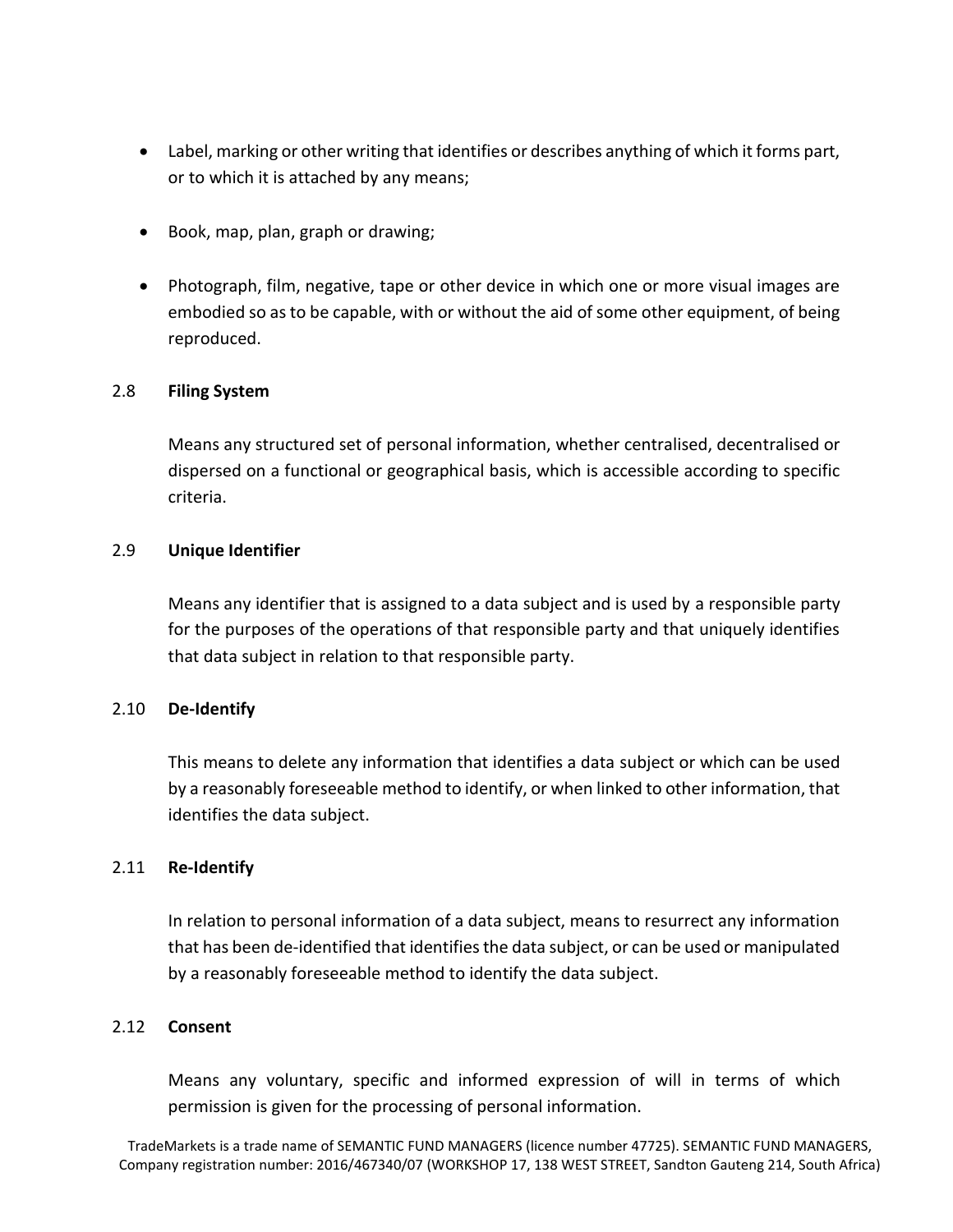## 2.13 **Direct Marketing**

Means to approach a data subject, either in person or by mail or electronic communication, for the direct or indirect purpose of:

- Promoting or offering to supply, in the ordinary course of business, any goods or services to the data subject; or
- Requesting the data subject to make a donation of any kind for any reason.

#### 2.14 **Biometrics**

Means a technique of personal identification that is based on physical, physiological or behavioural characterisation including blood typing, fingerprinting, DNA analysis, retinal scanning and voice recognition.

#### 3. **POLICY PURPOSE**

This purpose of this policy is to protect the organisation from the compliance risks associated with the protection of personal information which includes:

- Breaches of confidentiality. For instance, the organisation could suffer loss in revenue where it is found that the personal information of data subjects has been shared or disclosed inappropriately.
- Failing to offer choice. For instance, all data subjects should be free to choose how and for what purpose the organisation uses information relating to them.
- Reputational damage. For instance, the organisation could suffer a decline in shareholder value following an adverse event such as a computer hacker deleting the personal information held by the organisation.

This policy demonstrates the organisation's commitment to protecting the privacy rights of data subjects in the following manner: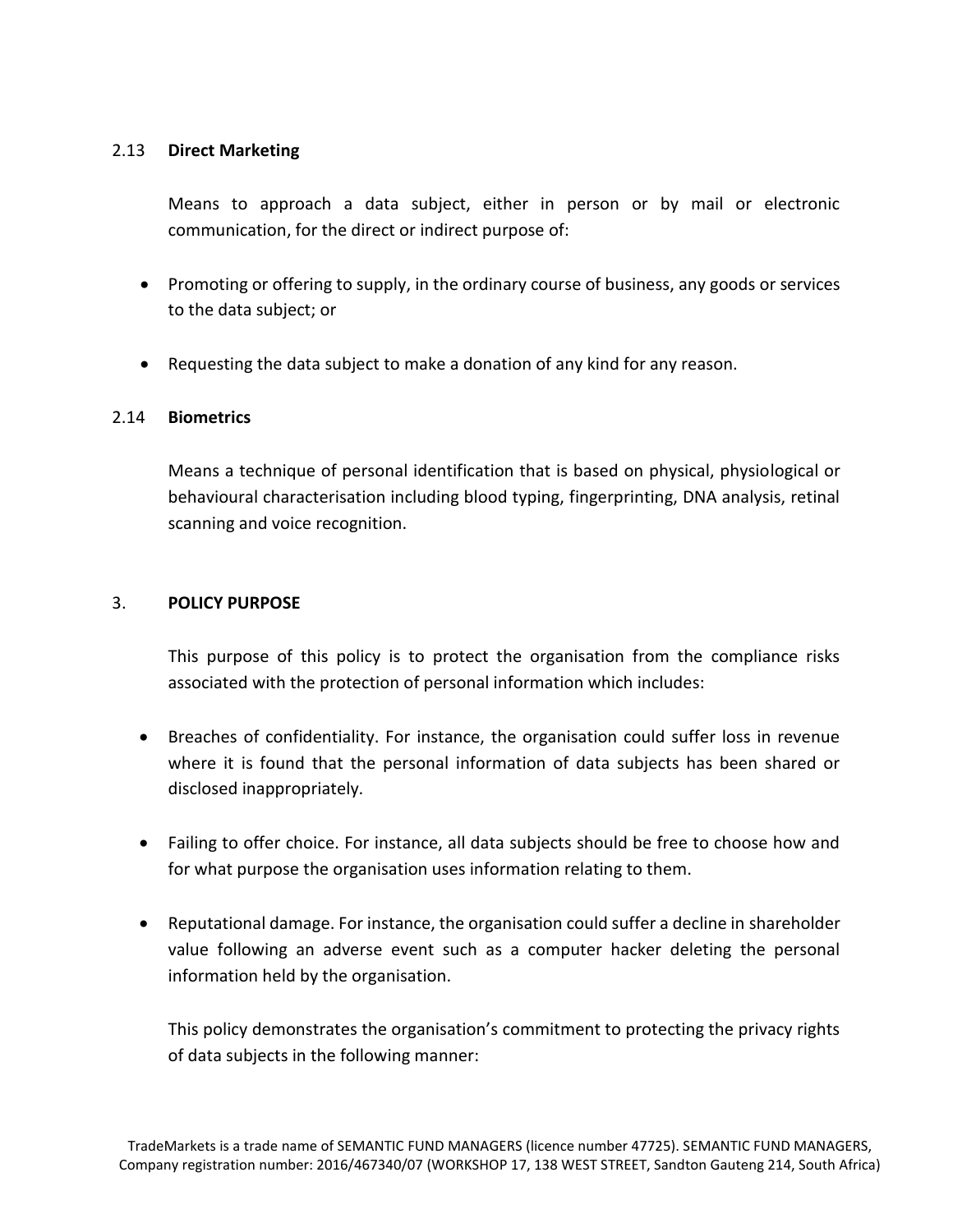- Through stating desired behaviour and directing compliance with the provisions of POPIA and best practice.
- By cultivating an organisational culture that recognises privacy as a valuable human right.
- By developing and implementing internal controls for the purpose of managing the compliance risk associated with the protection of personal information.
- By creating business practices that will provide reasonable assurance that the rights of data subjects are protected and balanced with the legitimate business needs of the organisation.
- By assigning specific duties and responsibilities to control owners, including the appointment of an Information Officer and where necessary, Deputy Information Officers in order to protect the interests of the organisation and data subjects.
- By raising awareness through training and providing guidance to individuals who process personal information so that they can act confidently and consistently.

## 4. **POLICY APPLICATION**

This policy and its guiding principles apply to:

- The organisation's governing body
- All branches, business units and divisions of the organisation
- All employees and volunteers
- All contractors, suppliers and other persons acting on behalf of the organisation

The policy's guiding principles find application in all situations and must be read in conjunction with POPIA as well as the organisation's PAIA Policy as required by the Promotion of Access to Information Act (Act No 2 of 2000).

The legal duty to comply with POPIA's provisions is activated in any situation where there is: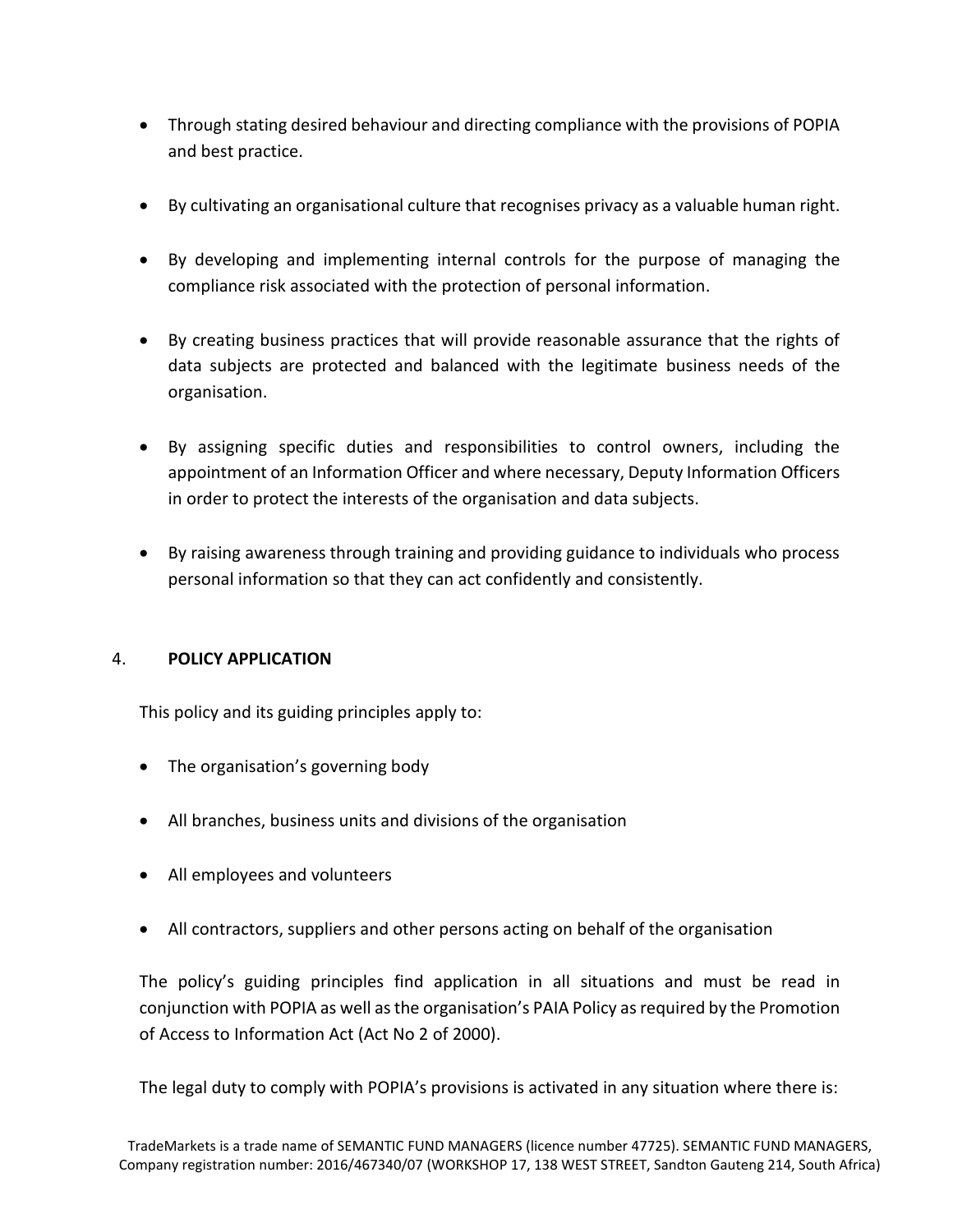- A processing of…..….
- …………personal information……….
- ……………………..entered into a record……….
- ……………………..…………..by or for a responsible person…………
- ………………………………………………….…..who is domiciled in South Africa.

POPIA does not apply in situations where the processing of personal information:

- is concluded in the course of purely personal or household activities, or
- where the personal information has been de-identified.

## 5. **RIGHTS OF DATA SUBJECTS**

Where appropriate, the organisation will ensure that its clients and customers are made aware of the rights conferred upon them as data subjects.

The organisation will ensure that it gives effect to the following seven rights.

5.1 The Right to Access Personal Information

The organisation recognises that a data subject has the right to establish whether the organisation holds personal information related to him, her or it including the right to request access to that personal information.

An example of a "Personal Information Request Form" can be found under "Annexure A".

5.2 The Right to have Personal Information Corrected or Deleted

The data subject has the right to request, where necessary, that his, her or its personal information must be corrected or deleted where the organisation is no longer authorised to retain the personal information.

5.3 The Right to Object to the Processing of Personal Information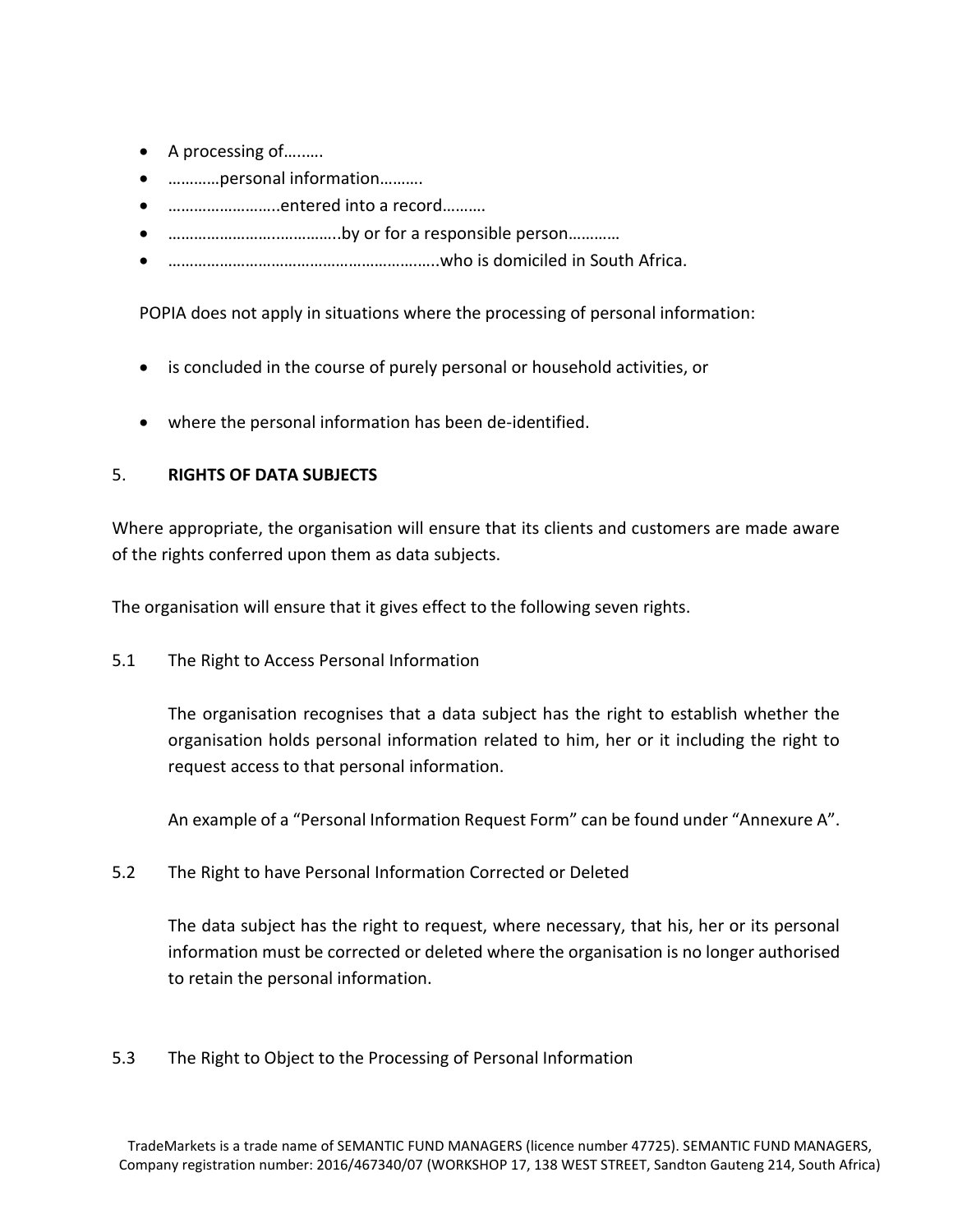The data subject has the right, on reasonable grounds, to object to the processing of his, her or its personal information.

In such circumstances, the organisation will give due consideration to the request and the requirements of POPIA. The organisation may cease to use or disclose the data subject's personal information and may, subject to any statutory and contractual record keeping requirements, also approve the destruction of the personal information.

A data subject who wishes to object to the processing of personal information, must submit the objection to the responsible party on Form 1 of the Regulations to the Act. The responsible party, or a designated person, must must render such reasonable assistance as is necessary, free of charge, to enable the data subject to make an objection on Form 1.

## 5.4 The Right to Object to Direct Marketing

The data subject has the right to object to the processing of his, her or its personal information for purposes of direct marketing by means of unsolicited electronic communications.

A responsible party who wishes to process personal information of a data subject for the purpose of direct marketing by electronic communication must submit a request for written consent to that data subject on Form 4 of the Regulations to the Act.

## 5.5 The Right to Complain to the Information Regulator

The data subject has the right to submit a complaint to the Information Regulator regarding an alleged infringement of any of the rights protected under POPIA and to institute civil proceedings regarding the alleged non-compliance with the protection of his, her or its personal information.

An example of a "POPI Complaint Form", for internal use, can be found under "Annexure  $B''$ .

Any person who wishes to submit a complaint contemplated in section 74(1) of the Act must submit such a complaint to the Regulator on Part I of Form 5. A responsible party or a data subject who wishes to submit a complaint contemplated in section 74(2) of the Act must submit such a complaint to the Regulator on Part II of Form 5 of the Regulations to the Act.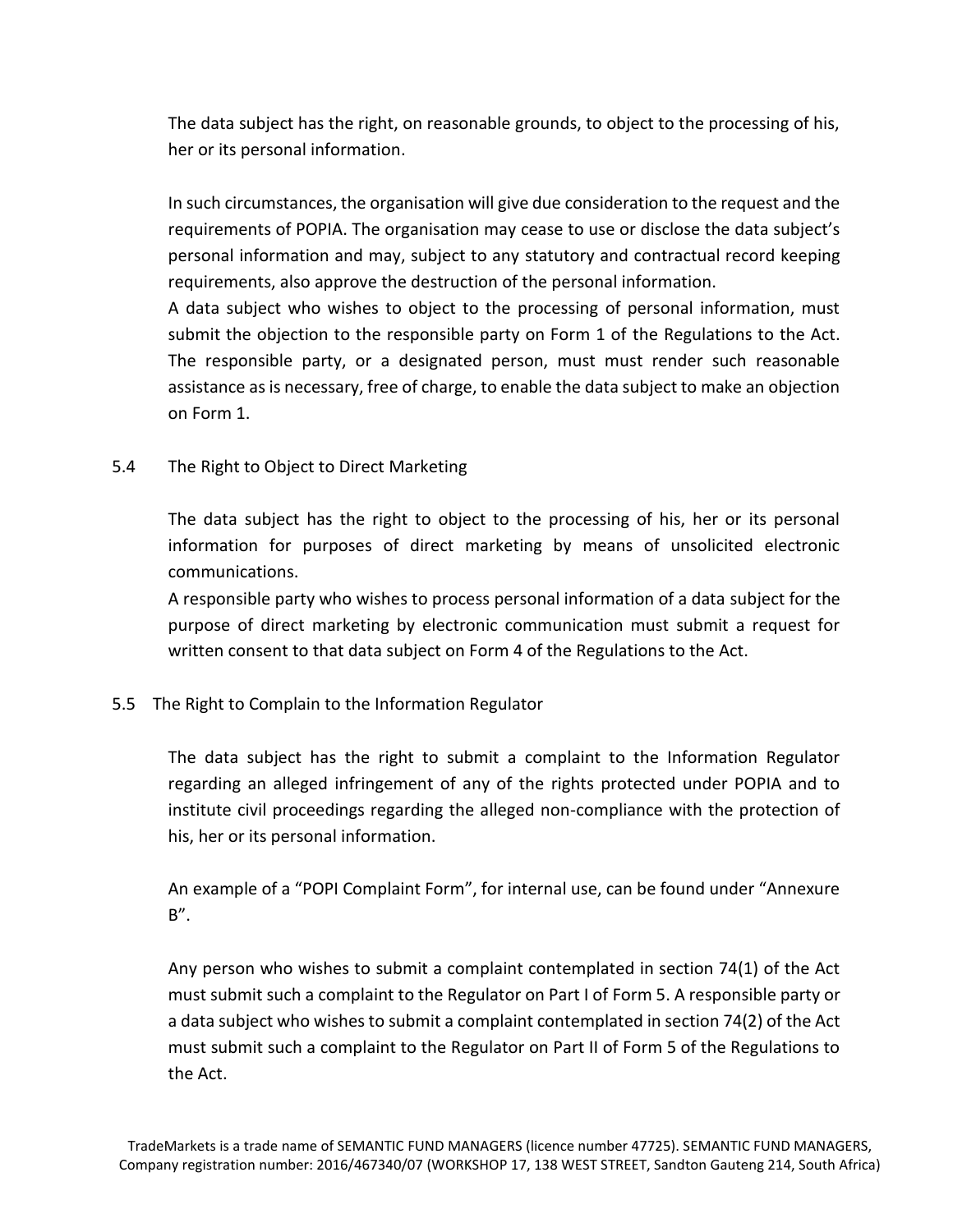### 5.6 The Right to be Informed

The data subject has the right to be notified that his, her or its personal information is being collected by the organisation.

The data subject also has the right to be notified in any situation where the organisation has reasonable grounds to believe that the personal information of the data subject has been accessed or acquired by an unauthorised person.

#### 6. **GENERAL GUIDING PRINCIPLES**

All employees and persons acting on behalf of the organisation will at all times be subject to, and act in accordance with, the following guiding principles:

## 6.1 Accountability

Failing to comply with POPIA could potentially damage the organisation's reputation or expose the organisation to a civil claim for damages. The protection of personal information is therefore everybody's responsibility.

The organisation will ensure that the provisions of POPIA and the guiding principles outlined in this policy are complied with through the encouragement of desired behaviour. However, the organisation will take appropriate sanctions, which may include disciplinary action, against those individuals who through their intentional or negligent actions and/or omissions fail to comply with the principles and responsibilities outlined in this policy.

#### 6.2 Processing Limitation

The organisation will ensure that personal information under its control is processed:

- in a fair, lawful and non-excessive manner, and
- only for a specifically defined purpose.

The organisation will inform the data subject of the reasons for collecting his, her or its personal information. Alternatively, where services or transactions are concluded over the telephone or electronic video feed, the organisation will maintain a voice recording of the stated purpose for collecting the personal information.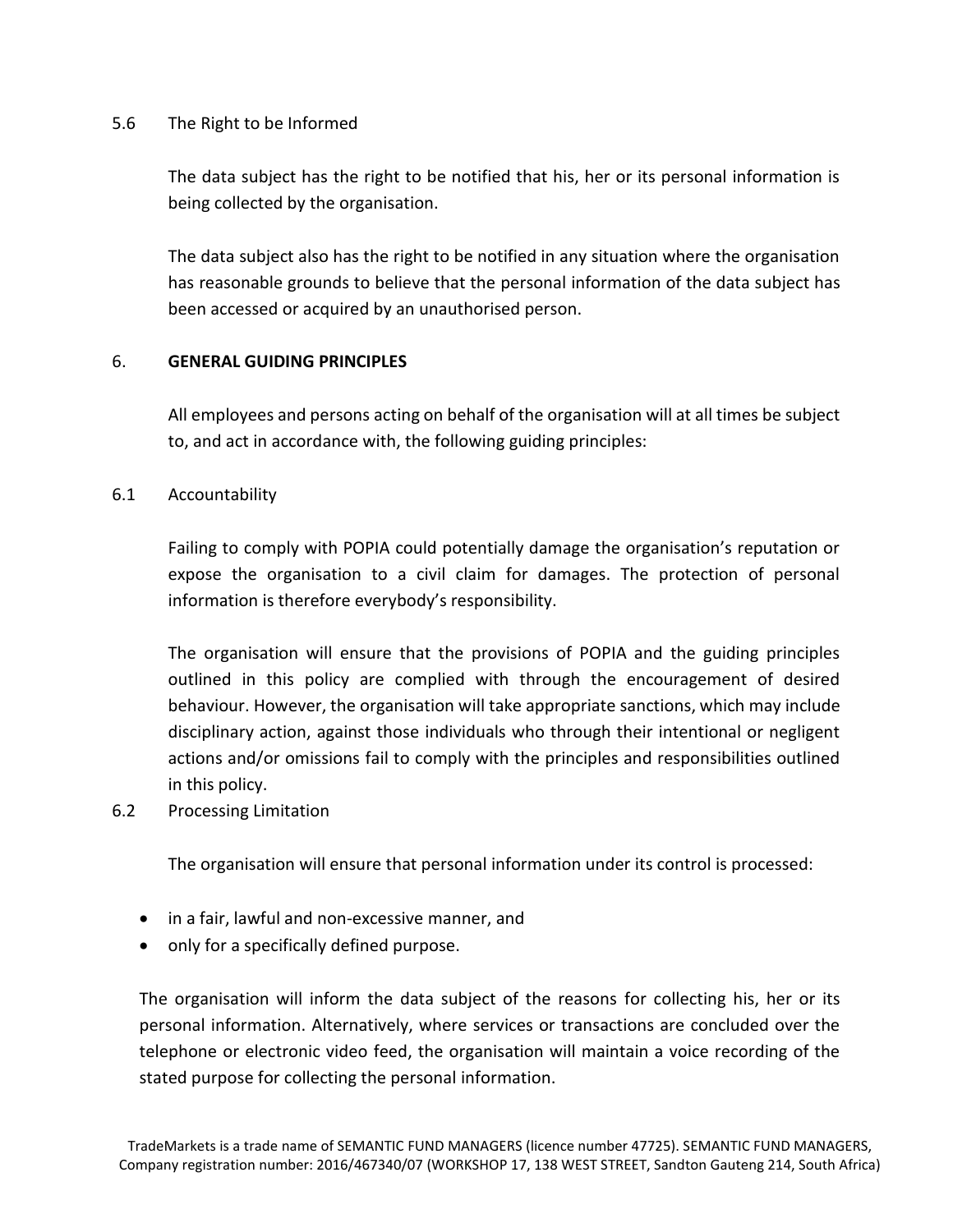The organisation will under no circumstances distribute or share personal information between separate legal entities, associated organisations (such as subsidiary companies) or with any individuals that are not directly involved with facilitating the purpose for which the information was originally collected.

Where applicable, the data subject must be informed of the possibility that their personal information will be shared with other aspects of the organisation's business and be provided with the reasons for doing so.

An example of a "POPI Privacy Notice" can be found under "Annexure C".

# 6.3 Purpose Specification

All of the organisation's business units and operations must be informed by the principle of transparency.

The organisation will process personal information only for specific, explicitly defined and legitimate reasons. The organisation will inform data subjects of these reasons prior to collecting or recording the data subject's personal information.

## 6.4 Further Processing Limitation

Personal information will not be processed for a secondary purpose unless that processing is compatible with the original purpose.

Therefore, where the organisation seeks to process personal information, it holds for a purpose other than the original purpose for which it was originally collected, and where this secondary purpose is not compatible with the original purpose, the organisation will first obtain additional consent from the data subject.

## 6.5 Information Quality

The organisation will take reasonable steps to ensure that all personal information collected is complete, accurate and not misleading.

The more important it is that the personal information be accurate (for example, the beneficiary details of a life insurance policy are of the utmost importance), the greater the effort the organisation will put into ensuring its accuracy.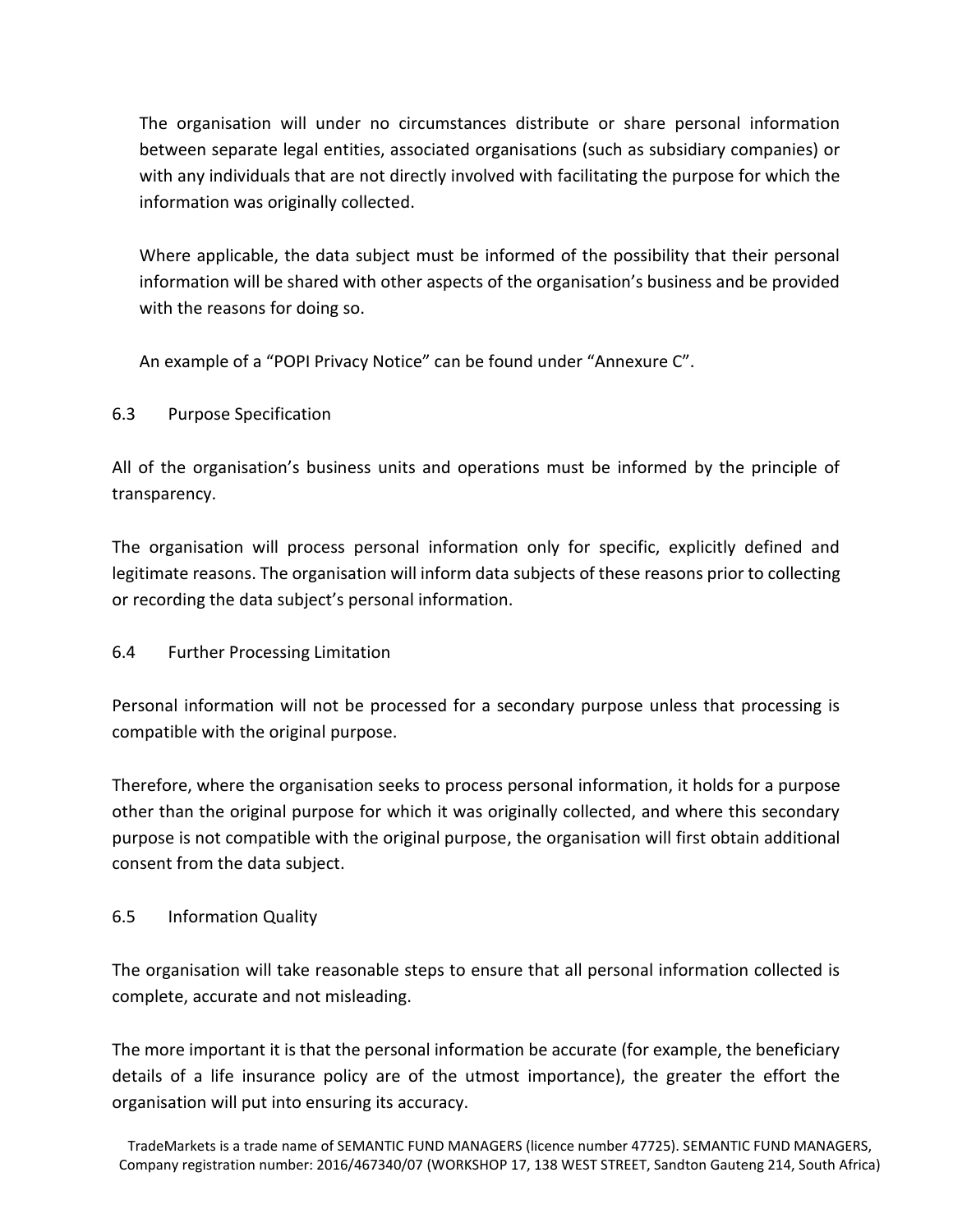Where personal information is collected or received from third parties, the organisation will take reasonable steps to confirm that the information is correct by verifying the accuracy of the information directly with the data subject or by way of independent sources.

## 6.6 Open Communication

The organisation will take reasonable steps to ensure that data subjects are notified (are at all times aware) that their personal information is being collected including the purpose for which it is being collected and processed.

The organisation will ensure that it establishes and maintains a "contact us" facility, for instance via its website or through an electronic helpdesk, for data subjects who want to:

- Enquire whether the organisation holds related personal information, or
- Request access to related personal information, or
- Request the organisation to update or correct related personal information, or
- Make a complaint concerning the processing of personal information.

# 6.7 Security Safeguards

The organisation will manage the security of its filing system to ensure that personal information is adequately protected. To this end, security controls will be implemented in order to minimise the risk of loss, unauthorised access, disclosure, interference, modification or destruction.

Security measures also need to be applied in a context-sensitive manner. For example, the more sensitive the personal information, such as medical information or credit card details, the greater the security required.

The organisation will continuously review its security controls which will include regular testing of protocols and measures put in place to combat cyber-attacks on the organisation's IT network.

The organisation will ensure that all paper and electronic records comprising personal information are securely stored and made accessible only to authorised individuals.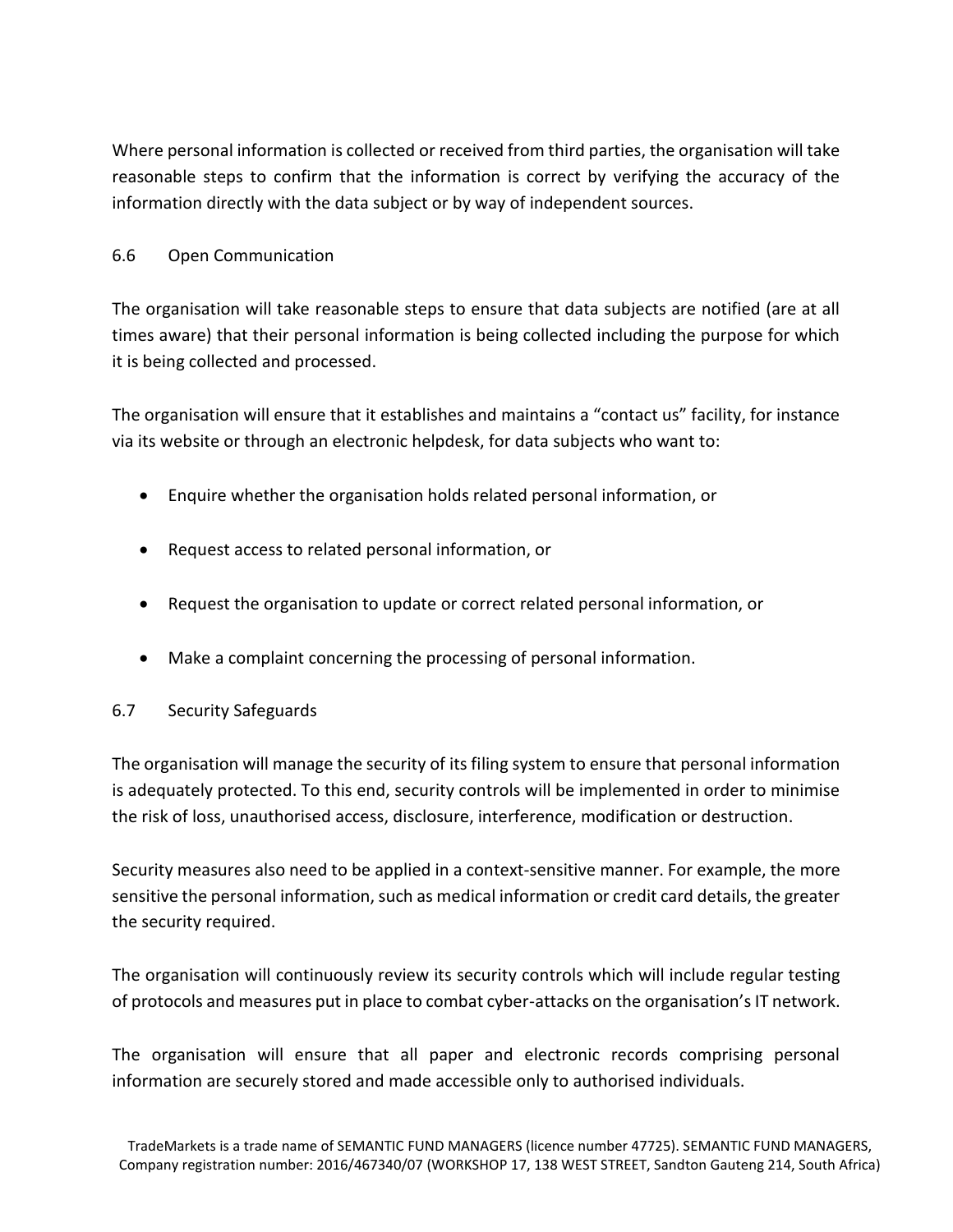All new employees will be required to sign employment contracts containing contractual terms for the use and storage of employee information. Confidentiality clauses will also be included to reduce the risk of unauthorised disclosures of personal information for which the organisation is responsible.

All existing employees will, after the required consultation process has been followed, be required to sign an addendum to their employment containing the relevant consent and confidentiality clauses.

The organisation's operators and third-party service providers will be required to enter into service level agreements with the organisation where both parties pledge their mutual commitment to POPIA and the lawful processing of any personal information pursuant to the agreement.

An example of "Employee Consent and Confidentiality Clause" for inclusion in the organisation's employment contracts can be found under "Annexure D".

An example of an "SLA Confidentiality Clause" for inclusion in the organisation's service level agreements can be found under "Annexure E".

## 6.8 Data Subject Participation

A data subject may request the correction or deletion of his, her or its personal information held by the organisation.

The organisation will ensure that it provides a facility for data subjects who want to request the correction of deletion of their personal information.

Where applicable, the organisation will include a link to unsubscribe from any of its electronic newsletters or related marketing activities.

## 7. **INFORMATION OFFICERS**

The organisation will appoint an Information Officer and where necessary, a Deputy Information Officer to assist the Information Officer.

The organisation's Information Officer is responsible for ensuring compliance with POPIA.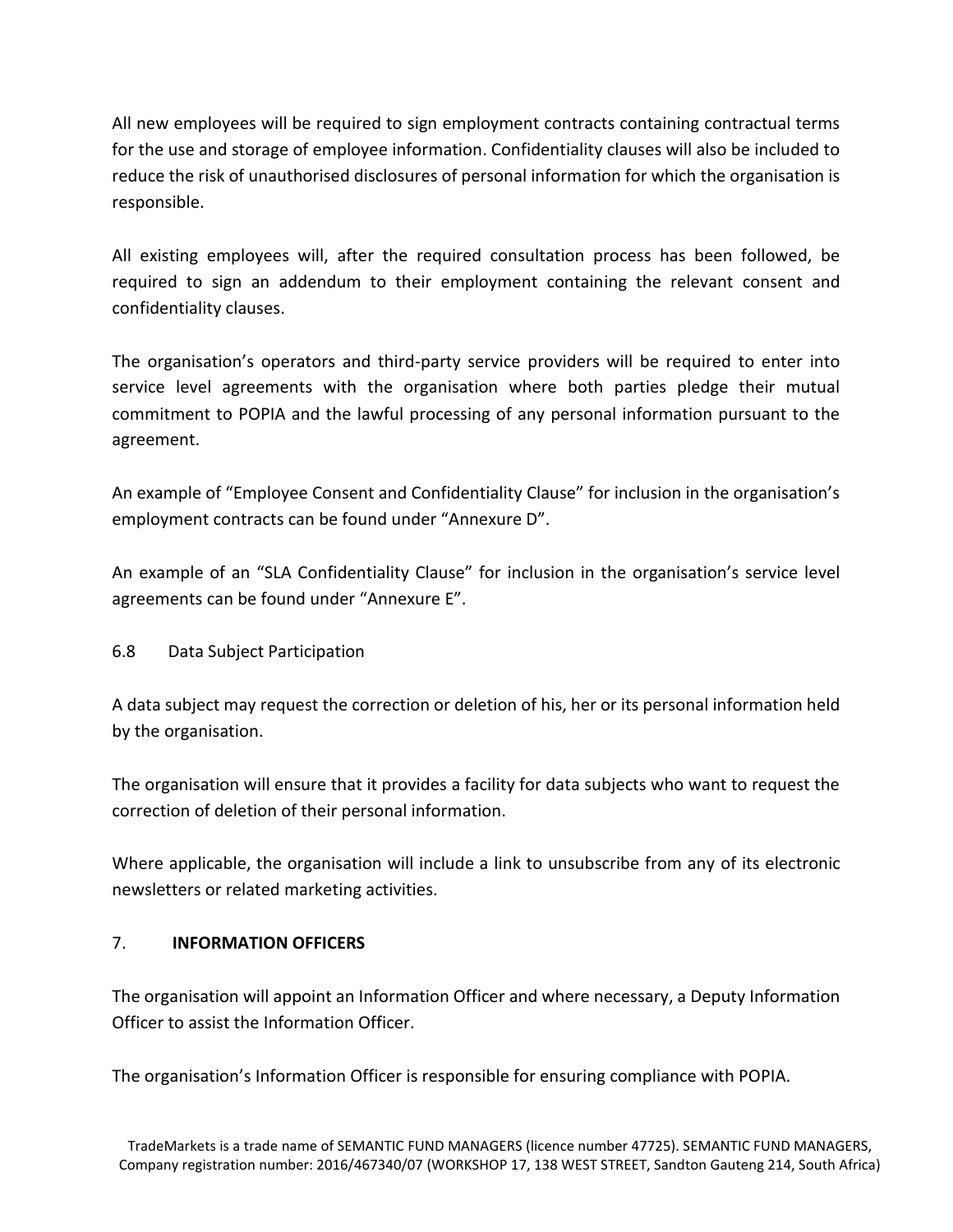The head of the organisation will assume the role of the Information Officer. Consideration will be given on an annual basis to the re-appointment or replacement of the Information Officer and the re-appointment or replacement of any Deputy Information Officers.

Where the head of the organisation has decided to authorise another employee of the organisation to be the Information Officer, such authorisation will be in writing, according to the form and manner of "Annexure C" to the Guidance Note on Information Officers and Deputy Information Officers published by the Information Regulator.

Once appointed, the organisation will register the Information Officer with the South African Information Regulator established under POPIA prior to performing his or her duties, in accordance with "Annexure A" to the Guidance Note on Information Officers and Deputy Information Officers published by the Information Regulator.

An example of a "Deputy Information Officer Appointment Letter" can be found under "Annexure F". This appointment letter will be used for the internal appointment of the Information Officer and / or Deputy Information Officer. The content of the appointment letter may also be incorporated into the designated employee's key performance areas as a measure to ensure accountability. As an additional requirement, the organisation will appoint the Deputy Information Officer (if any) in the prescribed format in "Annexure B" to the Guidance Note on Information Officers and Deputy Information Officers published by the Information Regulator.

# 8. **SPECIFIC DUTIES AND RESPONSIBILITIES**

# 8.1 Governing Body

The organisation's governing body cannot delegate its accountability and is ultimately answerable for ensuring that the organisation meets its legal obligations in terms of POPIA.

The governing body may however delegate some of its responsibilities in terms of POPIA to management or other capable individuals.

The governing body is responsible for ensuring that:

- The organisation appoints an Information Officer, and where necessary, a Deputy Information Officer.
- All persons responsible for the processing of personal information on behalf of the organisation: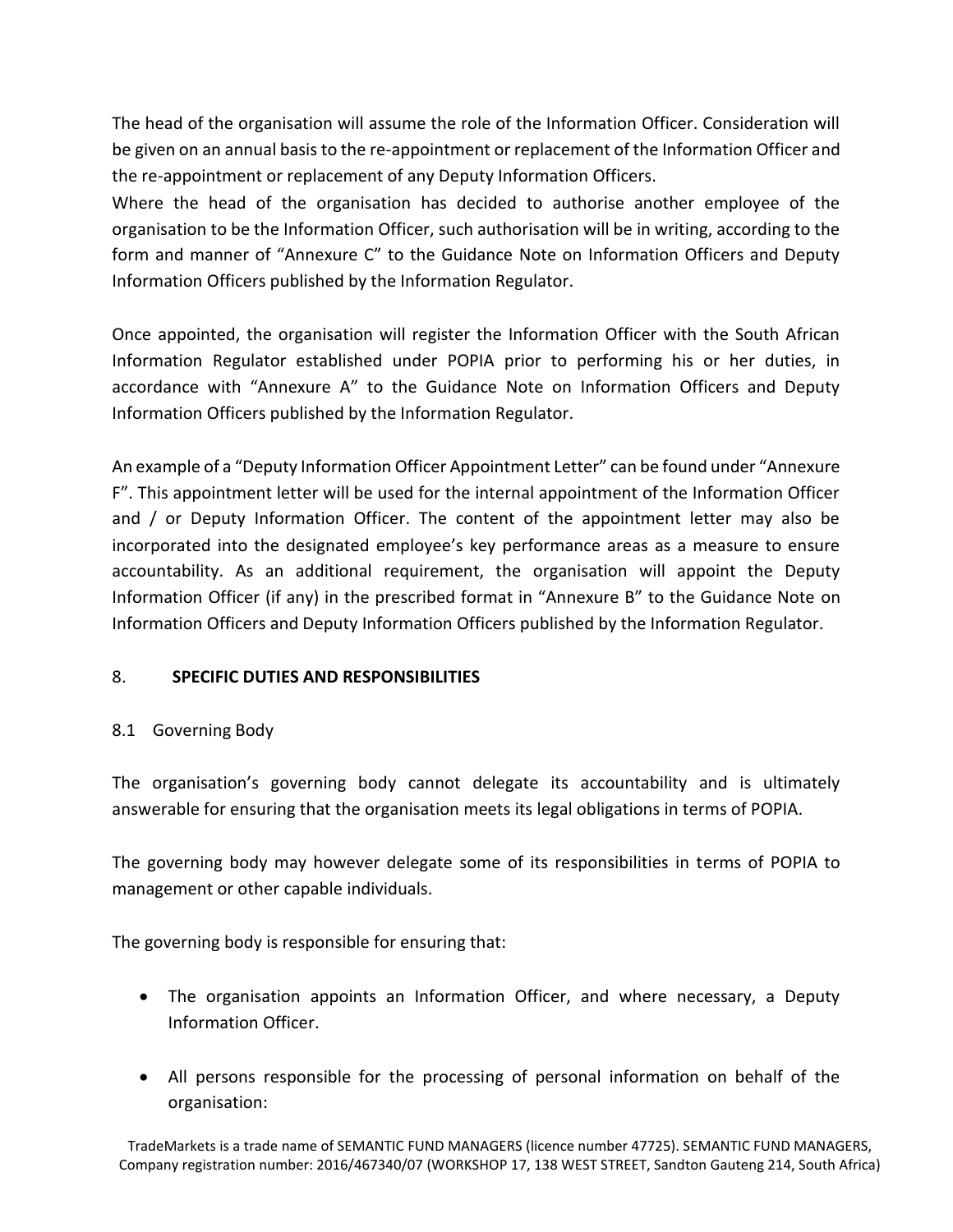- are appropriately trained and supervised to do so,
- understand that they are contractually obligated to protect the personal information they come into contact with, and
- are aware that a wilful or negligent breach of this policy's processes and procedures may lead to disciplinary action being taken against them.
- Data subjects who want to make enquires about their personal information are made aware of the procedure that needs to be followed should they wish to do so.
- The scheduling of a periodic POPI Audit in order to accurately assess and review the ways in which the organisation collects, holds, uses, shares, discloses, destroys and processes personal information.

## 8.2 **Information Officer**

The organisation's Information Officer is responsible for:

- Taking steps to ensure the organisation's reasonable compliance with the provision of POPIA.
- Keeping the governing body updated about the organisation's information protection responsibilities under POPIA. For instance, in the case of a security breach, the Information Officer must inform and advise the governing body of their obligations pursuant to POPIA.
- Continually analysing privacy regulations and aligning them with the organisation's personal information processing procedures. This will include reviewing the organisation's information protection procedures and related policies.
- Ensuring that POPI Audits are scheduled and conducted on a regular basis.
- Ensuring that the organisation makes it convenient for data subjects who want to update their personal information or submit POPI related complaints to the organisation. For instance, maintaining a "contact us" facility on the organisation's website.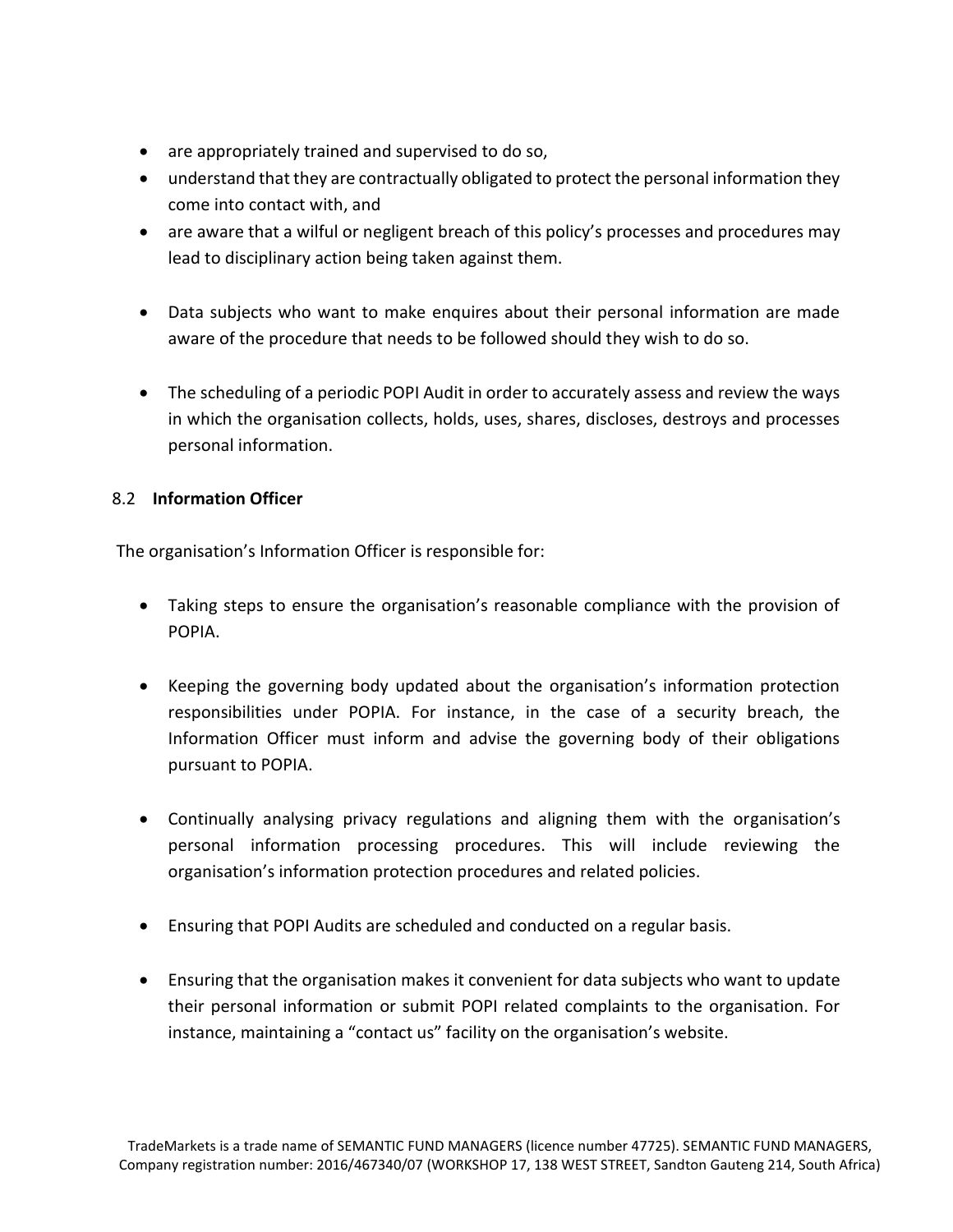- Approving any contracts entered into with operators, employees and other third parties which may have an impact on the personal information held by the organisation. This will include overseeing the amendment of the organisation's employment contracts and other service level agreements.
- Encouraging compliance with the conditions required for the lawful processing of personal information.
- Ensuring that employees and other persons acting on behalf of the organisation are fully aware of the risks associated with the processing of personal information and that they remain informed about the organisation's security controls.
- Organising and overseeing the awareness training of employees and other individuals involved in the processing of personal information on behalf of the organisation.
- Addressing employees' POPIA related questions.
- Addressing all POPIA related requests and complaints made by the organisation's data subjects.
- Working with the Information Regulator in relation to any ongoing investigations. The Information Officers will therefore act as the contact point for the Information Regulator authority on issues relating to the processing of personal information and will consult with the Information Regulator where appropriate, with regard to any other matter.
- Ensuring that a compliance framework is developed, implemented, monitored and maintained.
- Ensuring that a personal information impact assessment is done to ensure that adequate measures and standards exist in order to comply with the conditions for the lawful processing of personal information.
- Ensure that a manual is developed, monitored, maintained and made available as prescribed in sections 14 and 51 of the Promotion of Access to Information Act, 2000 (Act No. 2 of 2000).
- Ensure that internal measures are developed together with adequate systems to process requests for information or access thereto.
- Ensure that internal awareness sessions are conducted regarding the provisions of the Act, regulations made in terms of the Act, codes of conduct, or information obtained from the Regulator.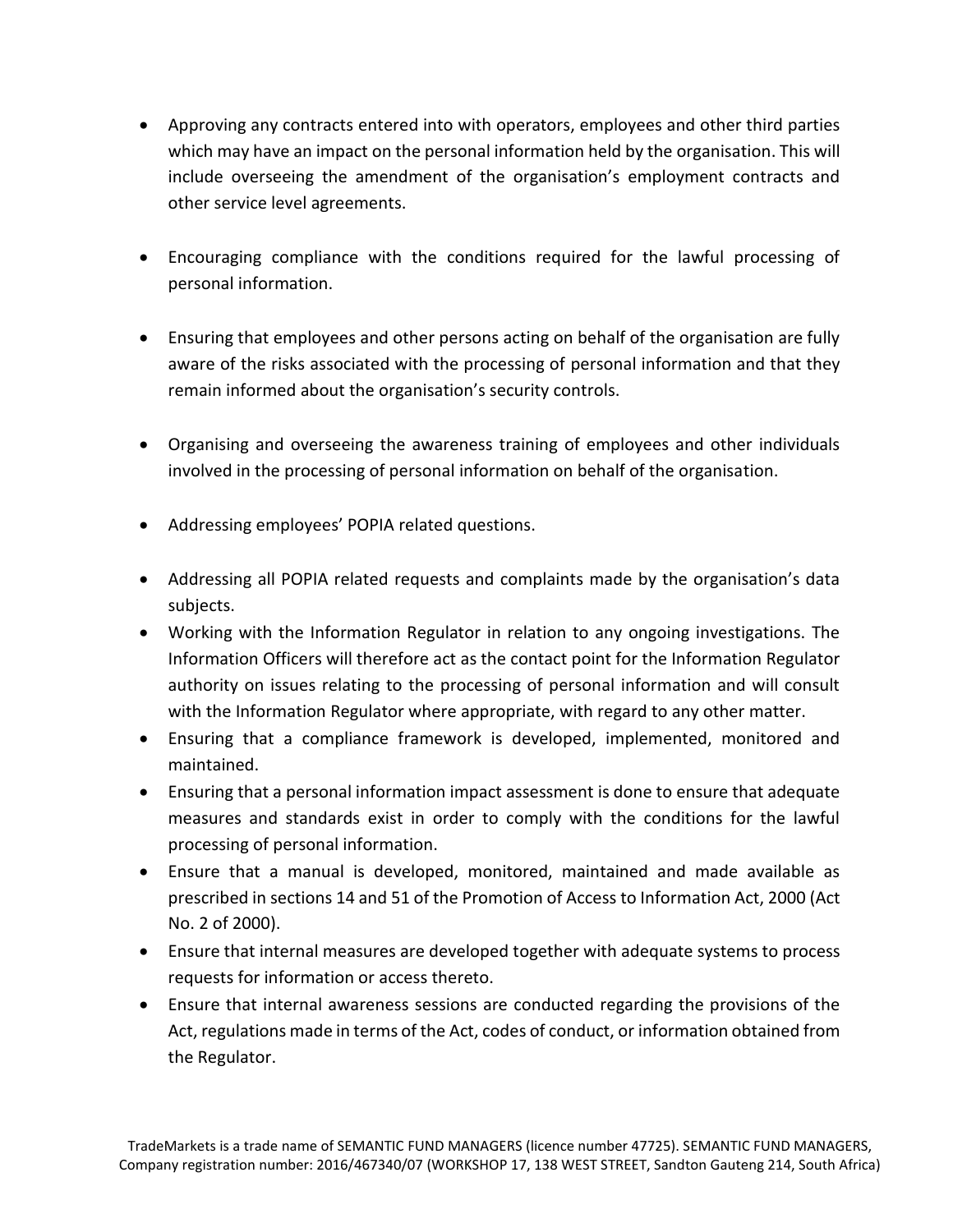• The information officer shall upon request by any person, provide copies of the manual to that person upon the payment of a fee to be determined by the Regulator from time to time.

The Deputy Information Officer will assist the Information Officer in performing his or her duties.

## 8.3 **IT Manager**

The organisation's IT Manager is responsible for:

- Ensuring that the organisation's IT infrastructure, filing systems and any other devices used for processing personal information meet acceptable security standards.
- Ensuring that all electronically held personal information is kept only on designated drives and servers and uploaded only to approved cloud computing services.
- Ensuring that servers containing personal information are sited in a secure location, away from the general office space.
- Ensuring that all electronically stored personal information is backed-up and tested on a regular basis.
- Ensuring that all back-ups containing personal information are protected from unauthorised access, accidental deletion and malicious hacking attempts.
- Ensuring that personal information being transferred electronically is encrypted.
- Ensuring that all servers and computers containing personal information are protected by a firewall and the latest security software.
- Performing regular IT audits to ensure that the security of the organisation's hardware and software systems are functioning properly.
- Performing regular IT audits to verify whether electronically stored personal information has been accessed or acquired by any unauthorised persons.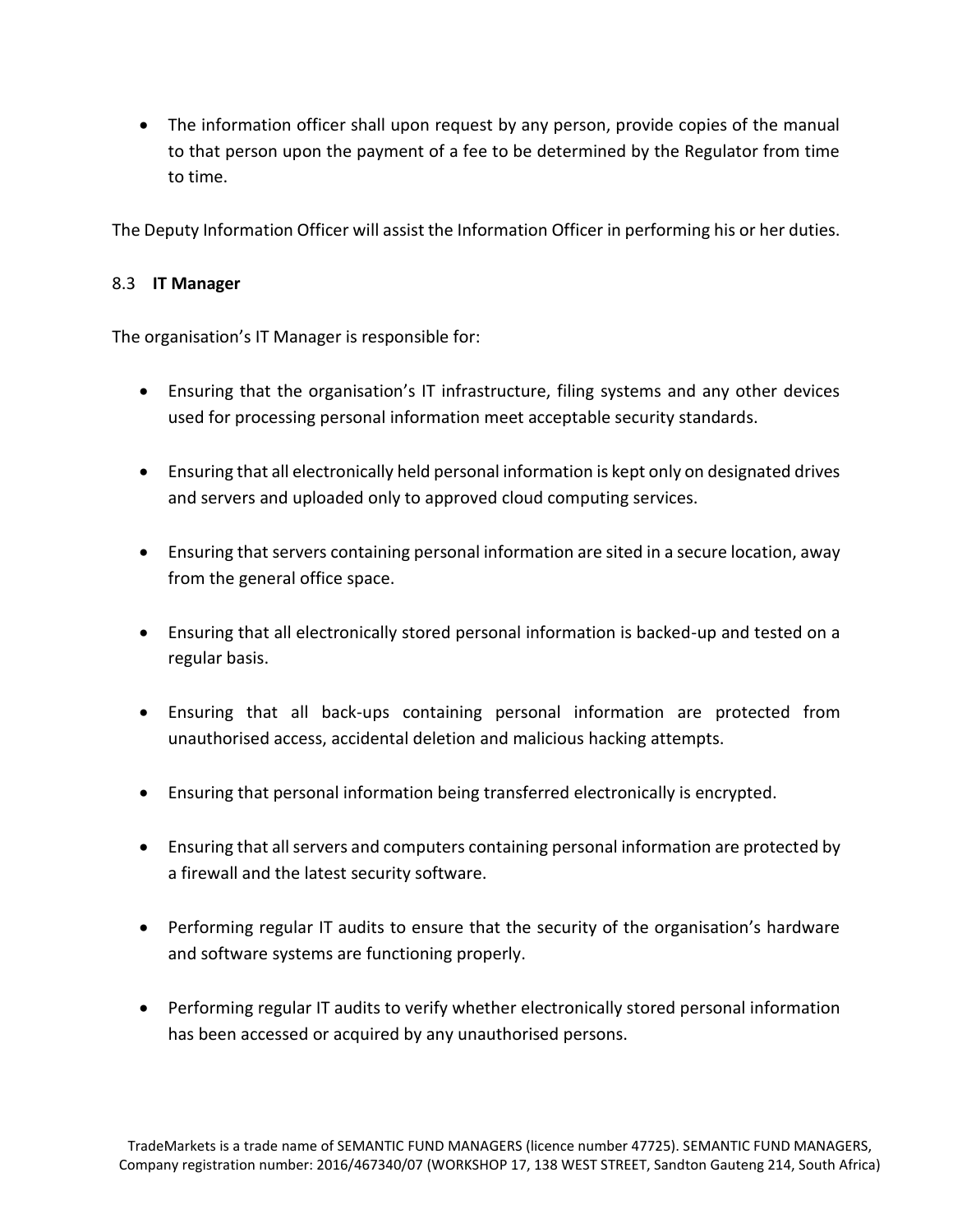- Performing a proper due diligence review prior to contracting with operators or any other third-party service providers to process personal information on the organisation's behalf. For instance, cloud computing services.
- 8.4 Marketing & Communication Manager

The organisation's Marketing & Communication Manager is responsible for:

- Approving and maintaining the protection of personal information statements and disclaimers that are displayed on the organisation's website, including those attached to communications such as emails and electronic newsletters.
- Addressing any personal information protection queries from journalists or media outlets such as newspapers.
- Where necessary, working with persons acting on behalf of the organisation to ensure that any outsourced marketing initiatives comply with POPIA.
- 8.5 Employees and other Persons acting on behalf of the Organisation

Employees and other persons acting on behalf of the organisation will, during the course of the performance of their services, gain access to and become acquainted with the personal information of certain clients, suppliers and other employees.

Employees and other persons acting on behalf of the organisation are required to treat personal information as a confidential business asset and to respect the privacy of data subjects.

Employees and other persons acting on behalf of the organisation may not directly or indirectly, utilise, disclose or make public in any manner to any person or third party, either within the organisation or externally, any personal information, unless such information is already publicly known or the disclosure is necessary in order for the employee or person to perform his or her duties.

Employees and other persons acting on behalf of the organisation must request assistance from their line manager or the Information Officer if they are unsure about any aspect related to the protection of a data subject's personal information.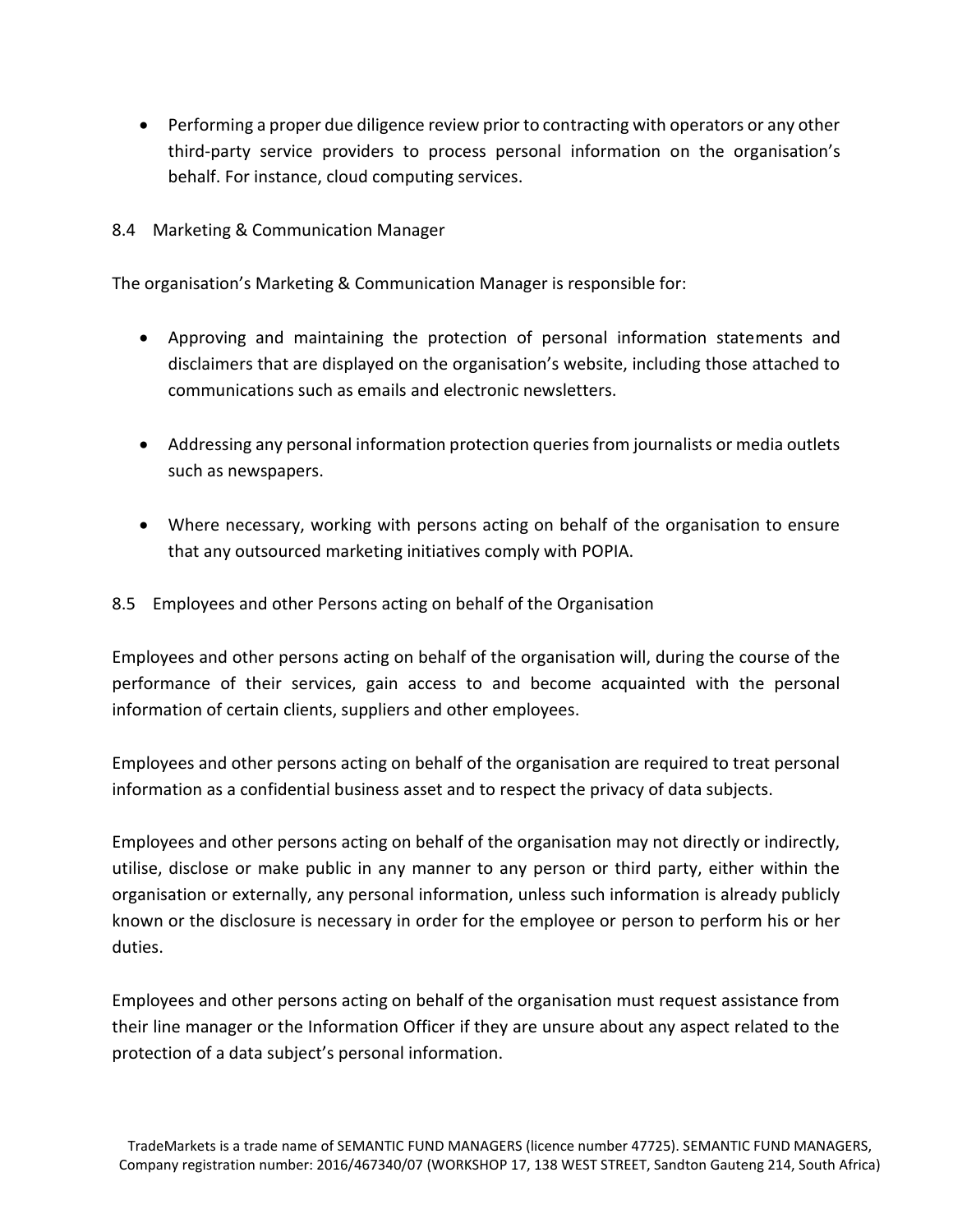Employees and other persons acting on behalf of the organisation will only process personal information where:

- The data subject, or a competent person where the data subject is a child, consents to the processing; or
- The processing is necessary to carry out actions for the conclusion or performance of a contract to which the data subject is a party; or
- The processing complies with an obligation imposed by law on the responsible party; or
- The processing protects a legitimate interest of the data subject; or
- The processing is necessary for pursuing the legitimate interests of the organisation or of a third party to whom the information is supplied.

Furthermore, personal information will only be processed where the data subject:

- Clearly understands why and for what purpose his, her or its personal information is being collected; and
- Has granted the organisation with explicit written or verbally recorded consent to process his, her or its personal information.

Employees and other persons acting on behalf of the organisation will consequently, prior to processing any personal information, obtain a specific and informed expression of will from the data subject, in terms of which permission is given for the processing of personal information.

Informed consent is therefore when the data subject clearly understands for what purpose his, her or its personal information is needed and who it will be shared with.

Consent can be obtained in written form which includes any appropriate electronic medium that is accurately and readily reducible to printed form. Alternatively, the organisation will keep a voice recording of the data subject's consent in instances where transactions are concluded telephonically or via electronic video feed.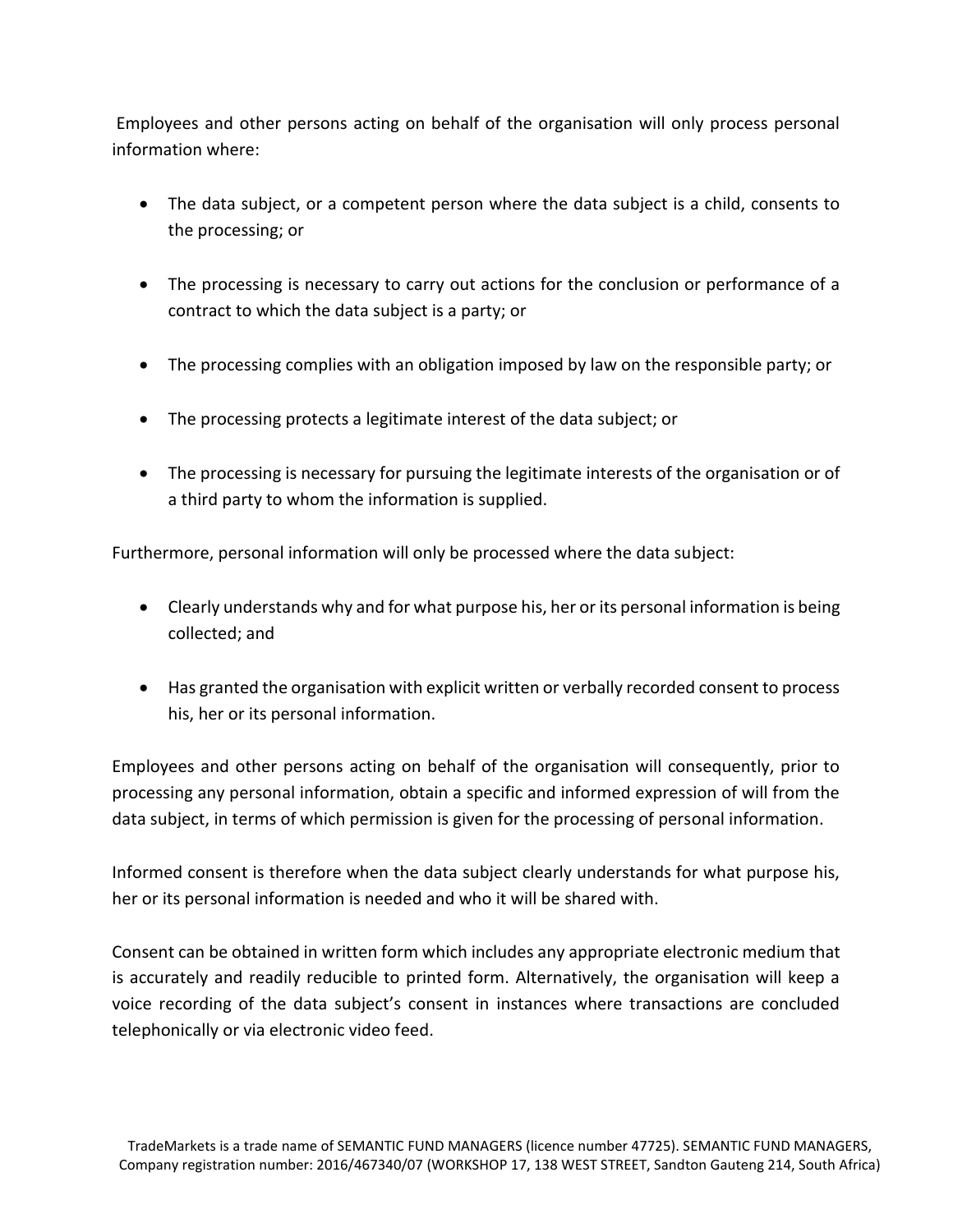Consent to process a data subject's personal information will be obtained directly from the data subject, except where:

- the personal information has been made public, or
- where valid consent has been given to a third party, or
- the information is necessary for effective law enforcement.

Employees and other persons acting on behalf of the organisation will under no circumstances:

- Process or have access to personal information where such processing or access is not a requirement to perform their respective work-related tasks or duties.
- Save copies of personal information directly to their own private computers, laptops or other mobile devices like tablets or smart phones. All personal information must be accessed and updated from the organisation's central database or a dedicated server.
- Share personal information informally. In particular, personal information should never be sent by email, as this form of communication is not secure. Where access to personal information is required, this may be requested from the relevant line manager or the Information Officer.
- Transfer personal information outside of South Africa without the express permission from the Information Officer.

Employees and other persons acting on behalf of the organisation are responsible for:

- Keeping all personal information that they come into contact with secure, by taking sensible precautions and following the guidelines outlined within this policy.
- Ensuring that personal information is held in as few places as is necessary. No unnecessary additional records, filing systems and data sets should therefore be created.
- Ensuring that personal information is encrypted prior to sending or sharing the information electronically. The IT Manager will assist employees and where required,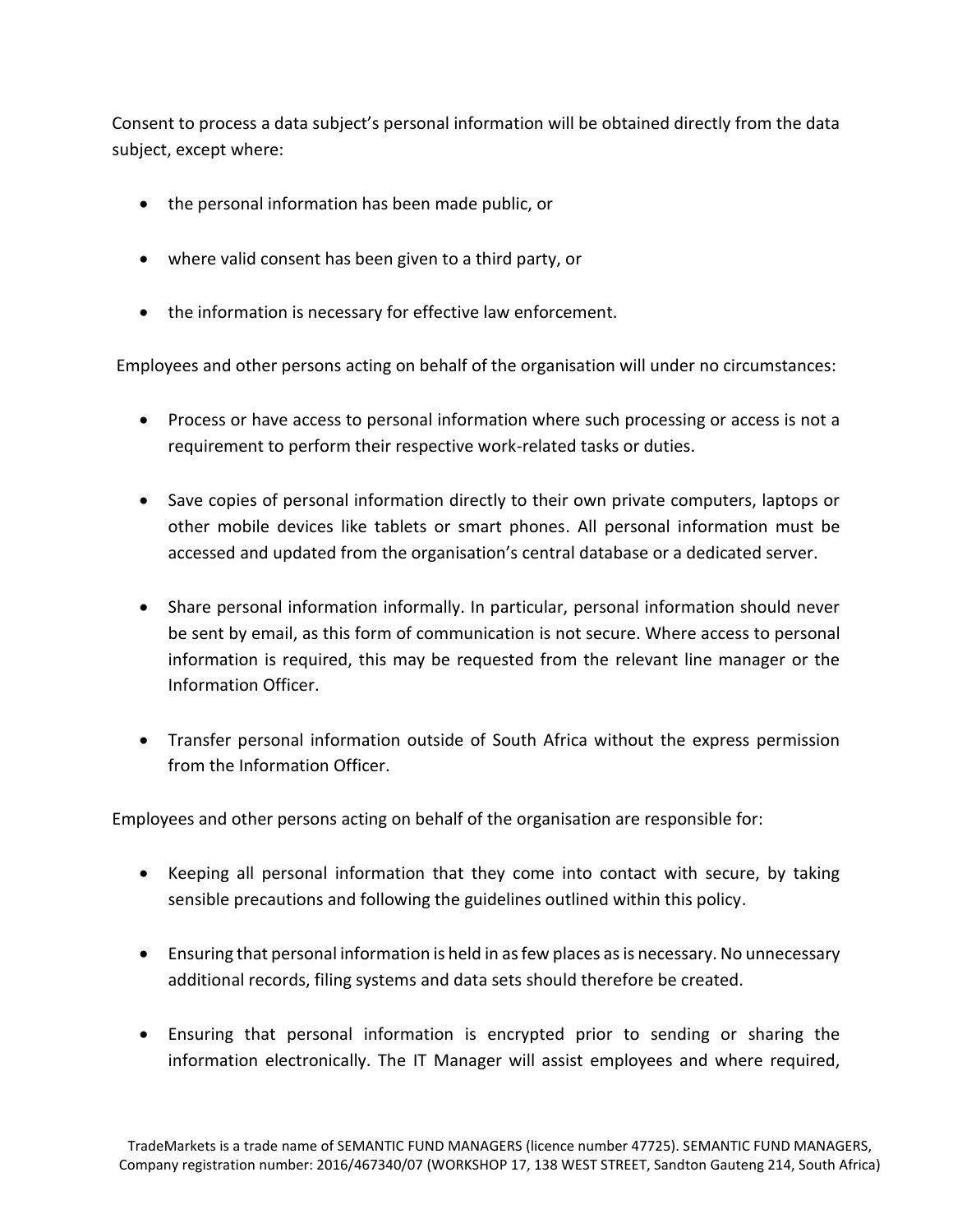other persons acting on behalf of the organisation, with the sending or sharing of personal information to or with authorised external persons.

- Ensuring that all computers, laptops and devices such as tablets, flash drives and smartphones that store personal information are password protected and never left unattended. Passwords must be changed regularly and may not be shared with unauthorised persons.
- Ensuring that their computer screens and other devices are switched off or locked when not in use or when away from their desks.
- Ensuring that where personal information is stored on removable storage medias such as external drives, CDs or DVDs that these are kept locked away securely when not being used.
- Ensuring that where personal information is stored on paper, that such hard copy records are kept in a secure place where unauthorised people cannot access it. For instance, in a locked drawer of a filing cabinet.
- Ensuring that where personal information has been printed out, that the paper printouts are not left unattended where unauthorised individuals could see or copy them. For instance, close to the printer.
- Taking reasonable steps to ensure that personal information is kept accurate and up to date. For instance, confirming a data subject's contact details when the client or customer phones or communicates via email. Where a data subject's information is found to be out of date, authorisation must first be obtained from the relevant line manager or the Information Officer to update the information accordingly.
- Taking reasonable steps to ensure that personal information is stored only for as long as it is needed or required in terms of the purpose for which it was originally collected. Where personal information is no longer required, authorisation must first be obtained from the relevant line manager or the Information Officer to delete or dispose of the personal information in the appropriate manner.
- Undergoing POPI Awareness training from time to time.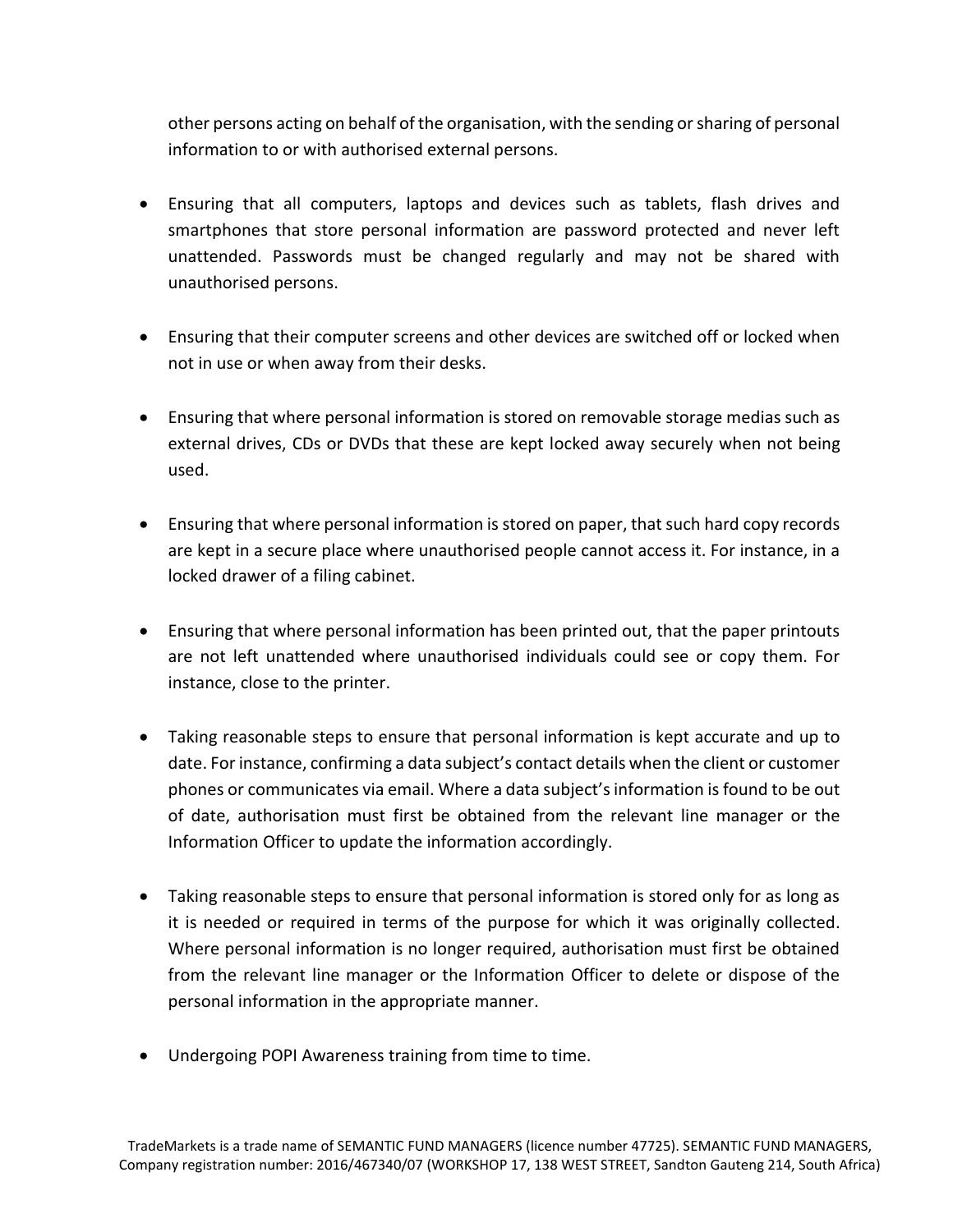Where an employee, or a person acting on behalf of the organisation, becomes aware or suspicious of any security breach such as the unauthorised access, interference, modification, destruction, or the unsanctioned disclosure of personal information, he or she must immediately report this event or suspicion to the Information Officer or the Deputy Information Officer.

## 9. **POPI AUDIT**

The organisation's Information Officer will schedule periodic POPI Audits.

The purpose of a POPI audit is to:

- Identify the processes used to collect, record, store, disseminate and destroy personal information.
- Determine the flow of personal information throughout the organisation. For instance, the organisation's various business units, divisions, branches and other associated organisations.
- Redefine the purpose for gathering and processing personal information.
- Ensure that the processing parameters are still adequately limited.
- Ensure that new data subjects are made aware of the processing of their personal information.
- Re-establish the rationale for any further processing where information is received via a third party.
- Verify the quality and security of personal information.
- Monitor the extend of compliance with POPIA and this policy.
- Monitor the effectiveness of internal controls established to manage the organisation's POPI related compliance risk.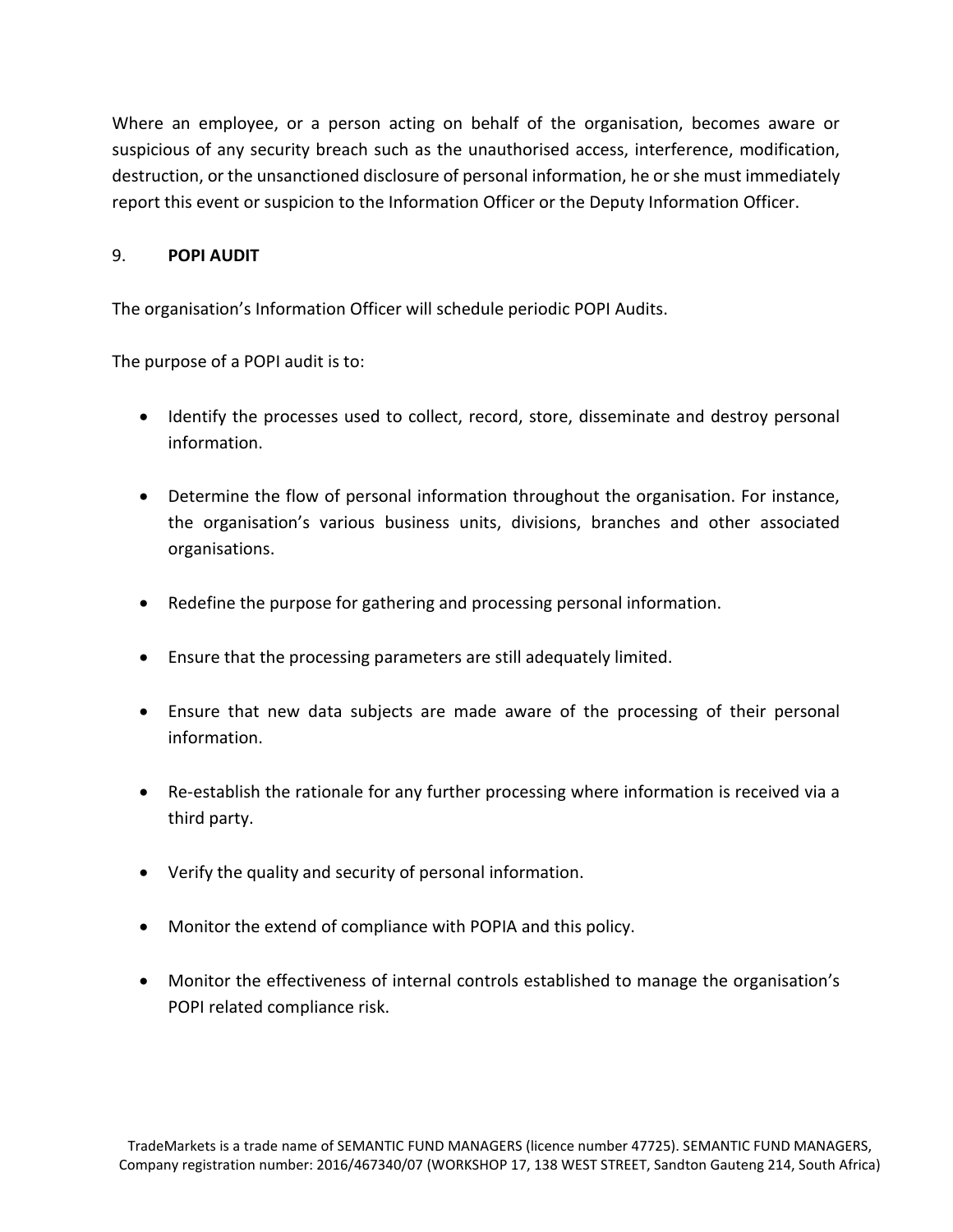In performing the POPI Audit, Information Officers will liaise with line managers in order to identify areas within in the organisation's operation that are most vulnerable or susceptible to the unlawful processing of personal information.

Information Officers will be permitted direct access to and have demonstrable support from line managers and the organisation's governing body in performing their duties.

## 10. **REQUEST TO ACCESS PERSONAL INFORMATION PROCEDURE**

Data subjects have the right to:

- Request what personal information the organisation holds about them and why.
- Request access to their personal information.
- Be informed how to keep their personal information up to date.

Access to information requests can be made by email, addressed to the Information Officer. The Information Officer will provide the data subject with a "Personal Information Request Form".

In addition to the aforementioned, where the data subject requests the correction, deletion or destruction of a record of personal information, the Information Officer will provide the data subject with Form 2 to the Regulations of the Act. The responsible party, or a designated person, must render such reasonable assistance, as is necessary free of charge, to enable a data subject to complete Form 2.

Once the completed form has been received, the Information Officer will verify the identity of the data subject prior to handing over any personal information. All requests will be processed and considered against the organisation's PAIA Policy.

The Information Officer will process all requests within a reasonable time.

## 11. **POPI COMPLAINTS PROCEDURE**

Data subjects have the right to complain in instances where any of their rights under POPIA have been infringed upon. The organisation takes all complaints very seriously and will address all POPI related complaints in accordance with the following procedure: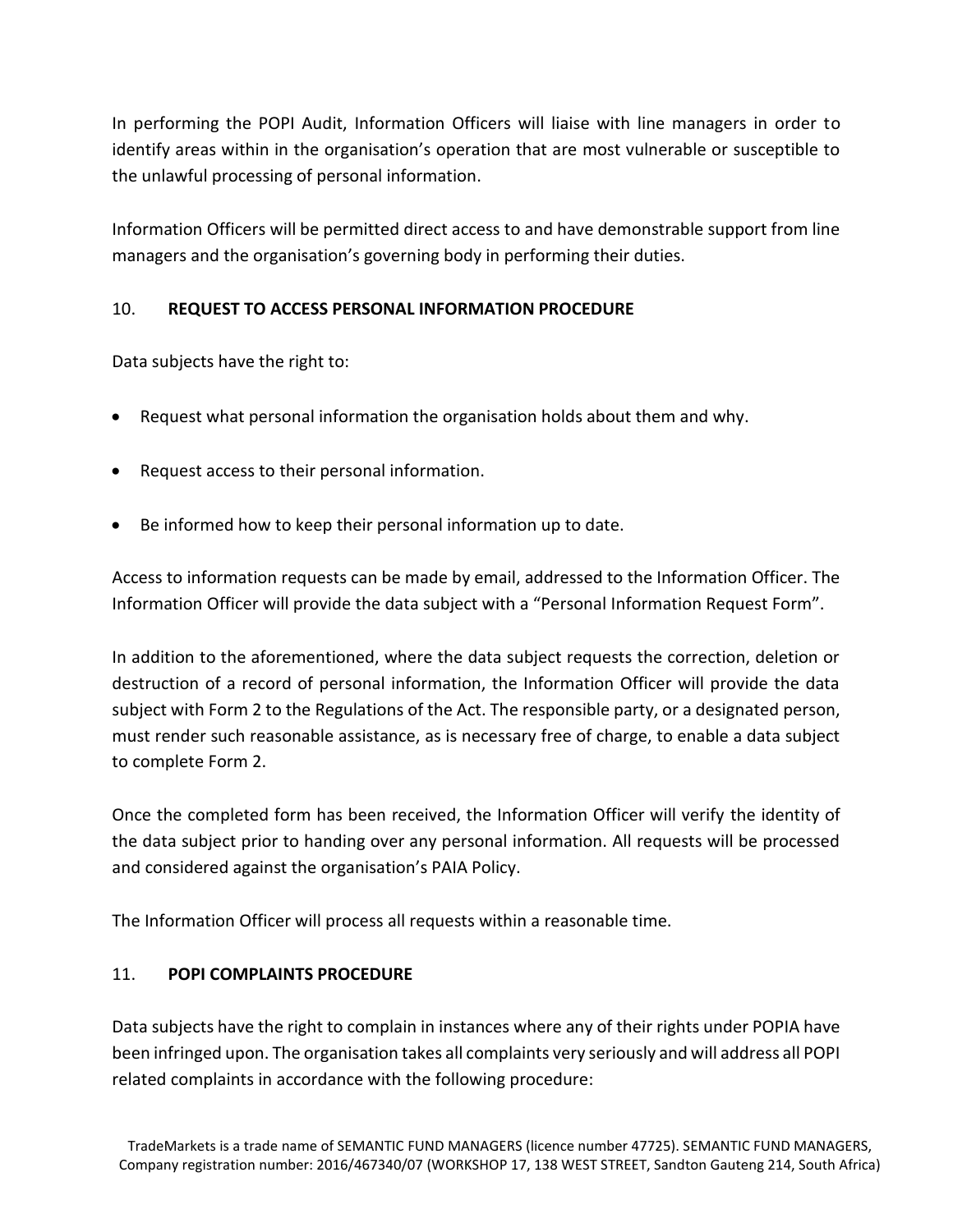- POPI complaints must be submitted to the organisation in writing. Where so required, the Information Officer will provide the data subject with a "POPI Complaint Form".
- Where the complaint has been received by any person other than the Information Officer, that person will ensure that the full details of the complaint reach the Information Officer within 1 working day.
- The Information Officer will provide the complainant with a written acknowledgement of receipt of the complaint within 2 working days.
- The Information Officer will carefully consider the complaint and address the complainant's concerns in an amicable manner. In considering the complaint, the Information Officer will endeavour to resolve the complaint in a fair manner and in accordance with the principles outlined in POPIA.
- The Information Officer must also determine whether the complaint relates to an error or breach of confidentiality that has occurred and which may have a wider impact on the organisation's data subjects.
- Where the Information Officer has reason to believe that the personal information of data subjects has been accessed or acquired by an unauthorised person, the Information Officer will consult with the organisation's governing body where after the affected data subjects and the Information Regulator will be informed of this breach.
- The Information Officer will revert to the complainant with a proposed solution with the option of escalating the complaint to the organisation's governing body within 7 working days of receipt of the complaint. In all instances, the organisation will provide reasons for any decisions taken and communicate any anticipated deviation from the specified timelines.
- The Information Officer's response to the data subject may comprise any of the following:
- A suggested remedy for the complaint,
- A dismissal of the complaint and the reasons as to why it was dismissed,
- An apology (if applicable) and any disciplinary action that has been taken against any employees involved.